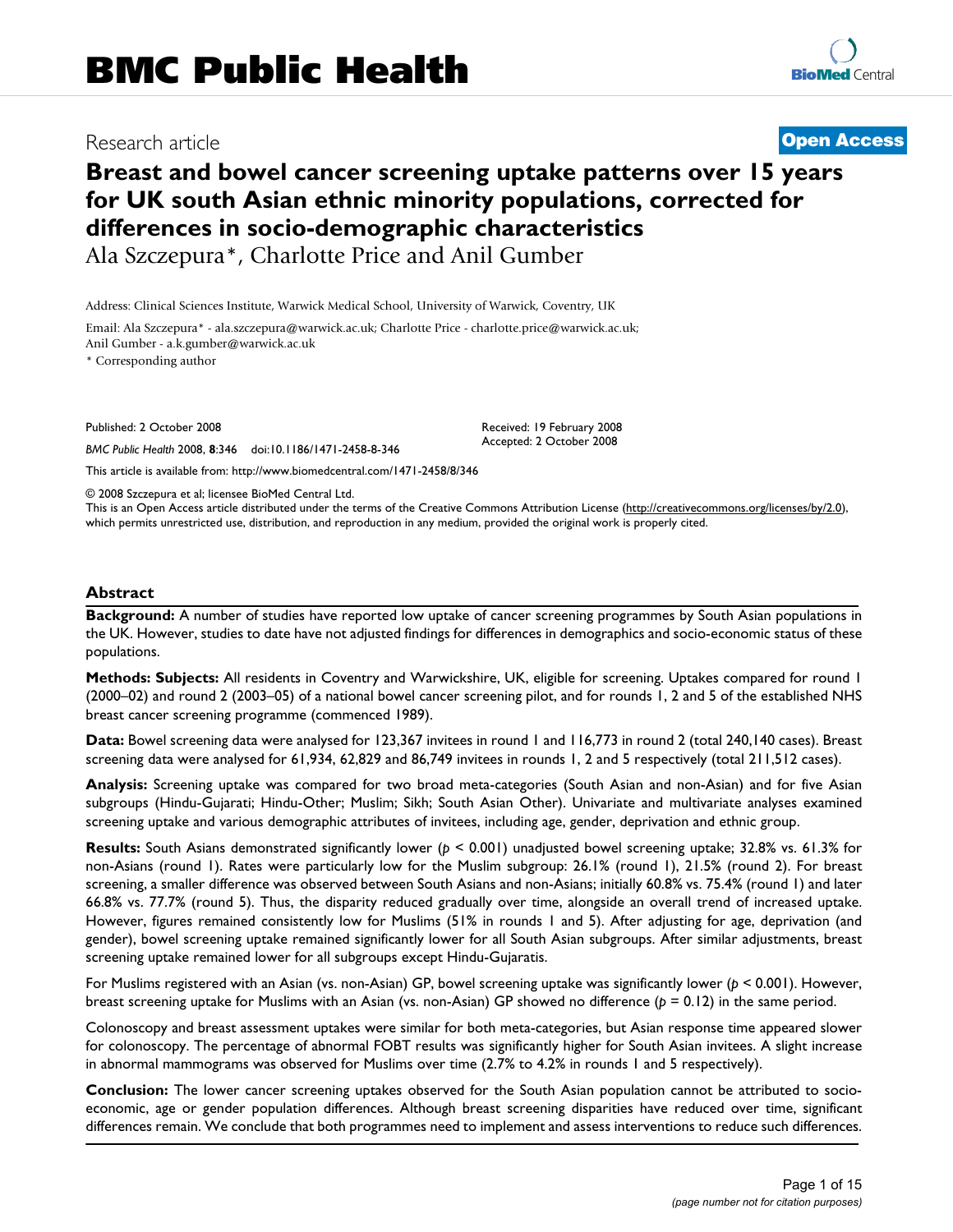# **Background**

Breast cancer is the most common cancer in women in the United Kingdom (UK); bowel cancer is the second most common, and the third most common cancer in men after prostate and lung cancer [1]. Five year survival figures for bowel cancer are on average below 50% with poor survival largely attributable to late detection of the disease [2]. In contrast, five year survival for women diagnosed with breast cancer is 76% [3] and for cancers detected by screening 93% [4]. A population screening programme for breast cancer, first introduced nationally in 1988, is now well established in the UK.

Mammography uptake is approximately 71% at first invitation, with values ranging from 55% in London to 76% in other regions [5]. In 2000, the Department of Health set up pilot site areas to assess the feasibility of introducing a population screening programme for bowel cancer using faecal occult blood test (FOBT) kits completed at home and returned to a laboratory for processing [6]. An overall uptake level of 60% was reported in the pilot [7].

A number of international studies have highlighted inequalities in access to cancer screening for people from black and minority ethnic communities. In the UK, low uptake levels for breast screening have been observed, especially among South Asians [8-10]. In the United States (US), low breast screening rates have been reported for African-American women [11]. Although differences have narrowed over time [12-14], rates for Hispanic women appear to have remained lower than those for other groups [15]. For bowel cancer screening, the literature also provides evidence of lower uptake by ethnic minority communities. In the US, differences have been reported both for established ethnic minority groups such as African Americans [16-19] and for more recent immigrant Asian populations including Koreans, Japanese, Chinese and South-East Asians [20-22]. Low levels of bowel cancer screening have also been reported for immigrant populations in Europe [23]. In the UK, the impact of population diversity on uptake of cancer screening was not assessed in randomised controlled trials of FOBT screening [24] or flexible sigmoidoscopy screening [25]. Studies which compare breast and bowel cancer screening behaviour in the same population are limited; US research has reported that uptake is far lower for bowel screening than for breast screening among African American and Hispanic women [15]. Unfortunately, most studies fail to correct observed uptake differences for deprivation, so the possibility of socio-economic status acting as a confounding factor cannot be ruled out [26]. One study which has addressed this issue found that deprivation could not fully explain observed differences in uptake for bowel cancer screening, especially for older US ethnic minority populations [15].

The present study has analysed uptake patterns in a common UK population for two cancer screening programmes over time: breast screening (beginning with round 1 in 1989) and bowel cancer screening which started in 2000. Uptake patterns for South Asian minority groups have been compared to those for the majority population, adjusted for differences in demographics and socio-economic status. The research was funded by the National Health Service (NHS) Cancer Screening Programmes and the project was awarded Coventry Research Ethics Committee approval (ref: 05/Q2802/2) on 27th January 2005.

# **Methods**

### *Setting*

The study was undertaken in the English bowel cancer screening pilot site (Coventry and Warwickshire). This area has a population of over 800,000, including 8.7% ethnic minority residents who are mainly of South Asian origin. For breast screening all women aged 50–70 years registered with a general practitioner (GP) in the area are invited for mammography. The letter of invitation, patient information leaflet explaining the importance of breast cancer screening, and any reminders are all printed in English, although GP practices do display patient information leaflets in various languages. For bowel cancer screening all men and women aged 50–69 years registered with a GP are invited. For this programme, the invitation letter contains a sentence in eleven languages (including the main South Asian ones) explaining how a translated patient information leaflet can be obtained. Instruction leaflets explaining how to use the FOBT kit are in English.

# *Data Preparation*

Data were downloaded from the records of the two cancer screening programmes (Warwickshire, Solihull & Coventry Breast Screening Service; and the English Bowel Cancer Screening Pilot, Coventry & Warwickshire). Selected items were collated for all individuals invited to either cancer screening programme. Breast cancer screening data were obtained for round 1 (1989 – 1992), round 2 (1992 – 1995) and round 5 (2001 – 2004). Bowel screening data for round 1 (2000 – 2002) and round 2 (2003 – 2005). Data items extracted included demographic descriptors (age, sex, postcode of residence), screening invitation date, GP details, screening outcome, and final diagnosis. For bowel cancer, screening outcomes included: individual's response to home testing invitation; number of FOBT kits completed; screening test result; response to colonoscopy invitation if FOBT positive; and diagnostic outcome. For breast cancer, screening outcomes included: response to mammography invitation; mammography result; response to assessment invitation if an irregularity is found in the mammogram; and diagnostic outcome. To ensure reliability, individuals were removed from the data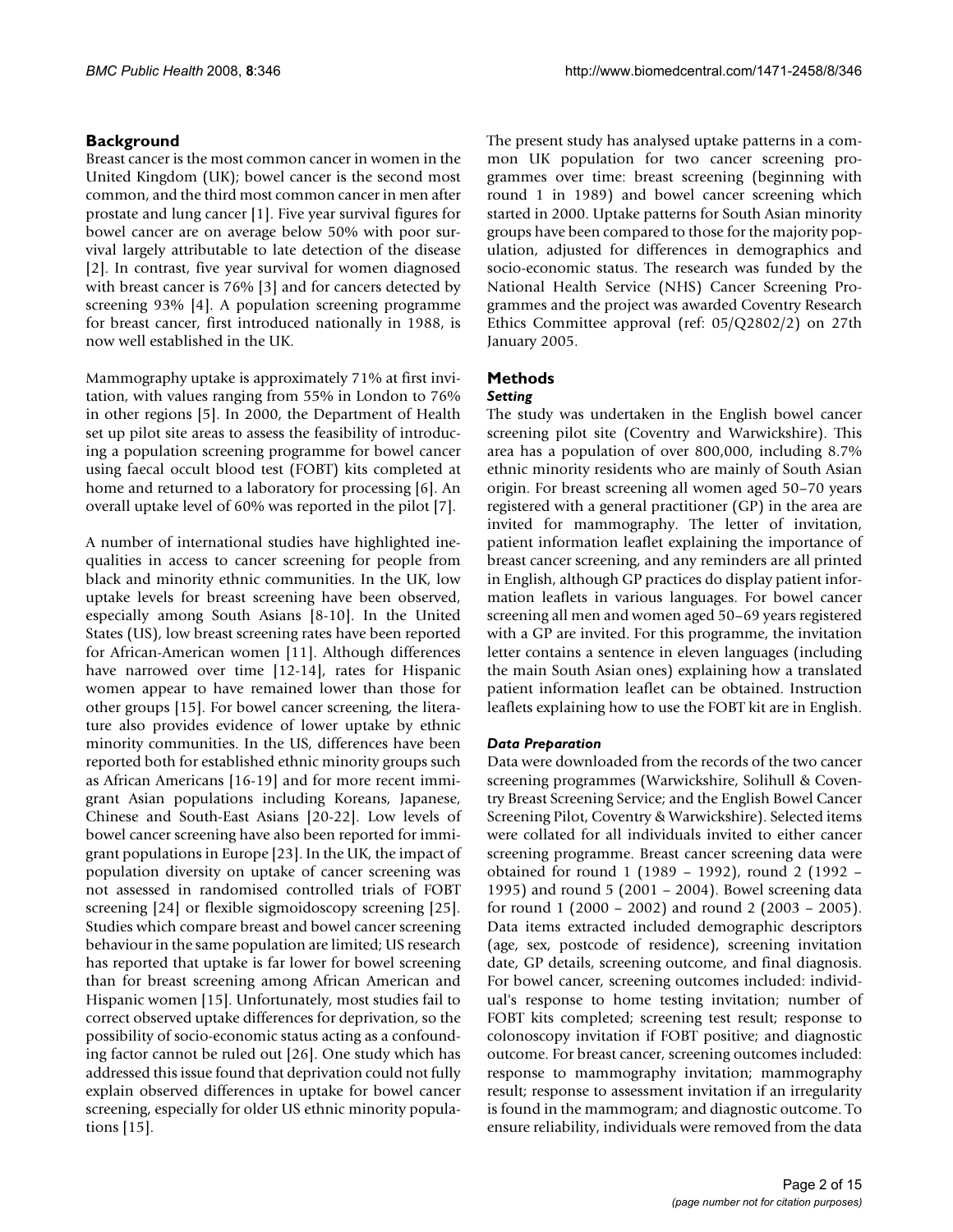files if: excluded from screening by the Health Authority e.g. address not found; individual undergoing treatment or recently deceased; outside the specified age range; or received a second invitation within the screening round period (in which case only the earliest record was retained).

#### *Deprivation*

The South Asian population in the study area is concentrated in distinct locations. The postcode of residence was used to link UK Census data on deprivation from the Census Dissemination Unit (MIMAS, University of Manchester, England) to individuals. Linkage was undertaken at electoral ward level for the 1991 Census and at Central Area Statistic ward level for the 2001 Census; these areas are designed to be homogeneous in socio-economic characteristics. The Carstairs Index of Deprivation, with cut-off values for England, was used as the indicator of deprivation [7]. 1991 deprivation scores were used for rounds 1 and 2 of the breast screening programme; 2001 scores were used for later breast screening (round 5) and both bowel screening rounds.

#### *Ethnicity*

Ethnicity is poorly recorded in the UK, especially in primary care [27-29]. This frequently precludes even the most basic analysis of inequalities in access to services [30-33]. The present study used name recognition software which offers a useful alternative for identification of populations with distinctive names, such as South Asians [34-36]. The software was validated on local name datasets containing (gold standard) self-assigned ethnicity; this demonstrated sensitivity/specificity values of 95% and 97% respectively [37,38]. Further refinement using manual checking by experts of the 180,000 names assigned by the software produced an estimated final sensitivity of 97%. The software was used to assign invitees to the following religio-linguistic groups: Hindu-Gujarati; Hindu-Other; Muslim; Sikh; South Asian Other; non-Asian. The meta-category 'South Asian' refers to the first five groups combined. The ethnic origin of GPs was determined using the same software.

#### *Analysis*

For breast screening, uptake levels were compared at two stages in the screening process: (i) attendance for mammography in response to a routine screening invitation; (ii) attendance for further assessment if an irregularity was found in the mammogram. For bowel cancer screening, uptake levels were compared at three stages: (i) return of an initial FOBT kit, even if this proved to be inadequately completed; (ii) successful completion of a home FOBT kit; (iii) for those with a positive FOBT result, attendance for a colonoscopy appointment. Cases were excluded if medical unfitness or other legitimate explanations were recorded as reasons for failure to perform the colonoscopy.

Logistic regression was used to explore associations between levels of screening uptake and various demographic attributes of invitees. Both unadjusted and adjusted odds ratios (point estimates and 95% confidence intervals) were calculated. The adjusted analyses were used to control uptake in different ethnic groups for factors such as gender (bowel screening only), age and deprivation. Age was categorised into four bands (50–54; 55– 59; 60–64; 65–69) and deprivation into five bands.

The study also explored the possible influence of GP characteristics, with a particular focus on ethnicity. For breast screening this analysis was undertaken only on round 5 data, since historical information on GPs was unavailable for rounds 1 and 2.

### **Results**

Figures 1 and 2 present flowcharts showing the final populations included in analysis of breast and bowel cancer screening datasets respectively. In 0.5% of bowel and 0.7% of breast invitees a deprivation index could not be computed due to missing postcode data. The religio-linguistic indicator could be attached to all except 2 cases.

#### *Relationship between screening uptake and invitee characteristics*

Breast screening uptake for the South Asian population was significantly lower than for non-Asians in all 3 rounds. In round 1, the observed uptake was 60.8% for South Asians compared to 75.4% for non-Asians; giving a difference of 14.6% (95% confidence interval (CI): 12.6 to 16.5). In round 2, the difference was 12.6% (95% CI: 10.8 to 14.4) and in round 5 it was 10.9% (95% CI: 9.4 to 12.3). Thus, there is evidence that the disparity in breast screening uptake is reducing gradually over time. For bowel screening, the observed differences are larger than for breast screening. In round 1, the South Asians' completion rate of 32.8% was approximately half of that for non-Asians (61.3%), giving a difference of 28.5% (95% CI: 27.3 to 29.6). Figures for round 2 were 29.6% for South Asians compared to 55.8% for non-Asians, giving a difference of 26.2% (95% CI: 25.2 to 27.3).

When uptake levels are examined at the subgroup level, further differences emerge. For breast screening, Hindu-Gujarati women exhibited the highest initial uptake (round 1). This has increased over time so that by round 5 their uptake was not significantly different from that of non-Asian women ( $p = 0.19$ ). Breast screening uptake has failed to improve for only one subgroup (Muslim women). For bowel cancer screening, in contrast, uptake levels have decreased slightly between rounds for all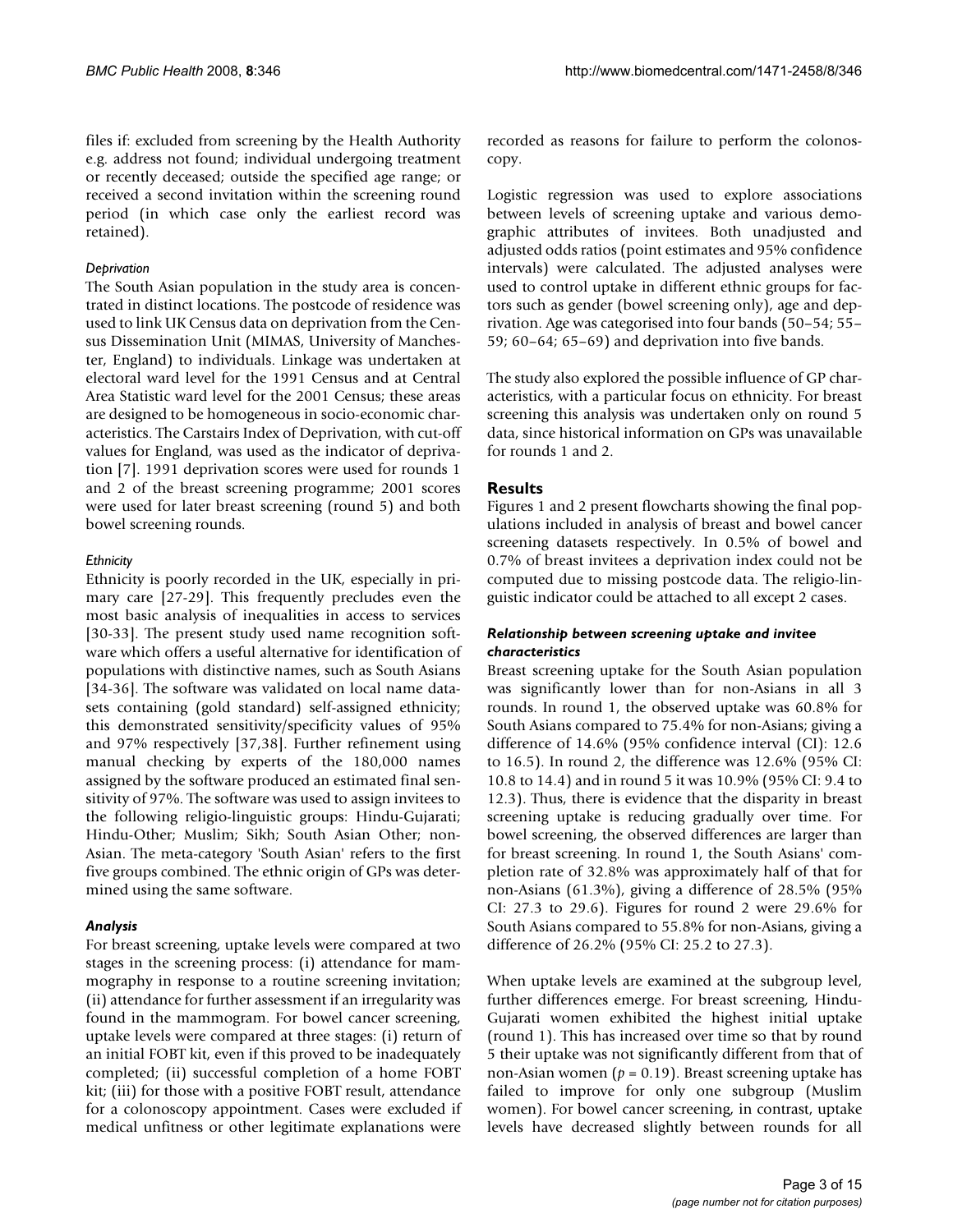

# Figure 1 **Flowchart detailing process for obtaining breast screening populations for analysis.**

groups. However, once again, Muslim invitees have the lowest levels of FOBT completion and the Hindu-Gujarati population the highest. Hindu-Gujaratis are the only subgroup to show a (slight) narrowing of the gap with nonAsian invitees. When compared to the uptake for all other South Asian subgroups combined, Muslims exhibit a significantly lower bowel screening uptake in both rounds (*p*  $<$  0.001).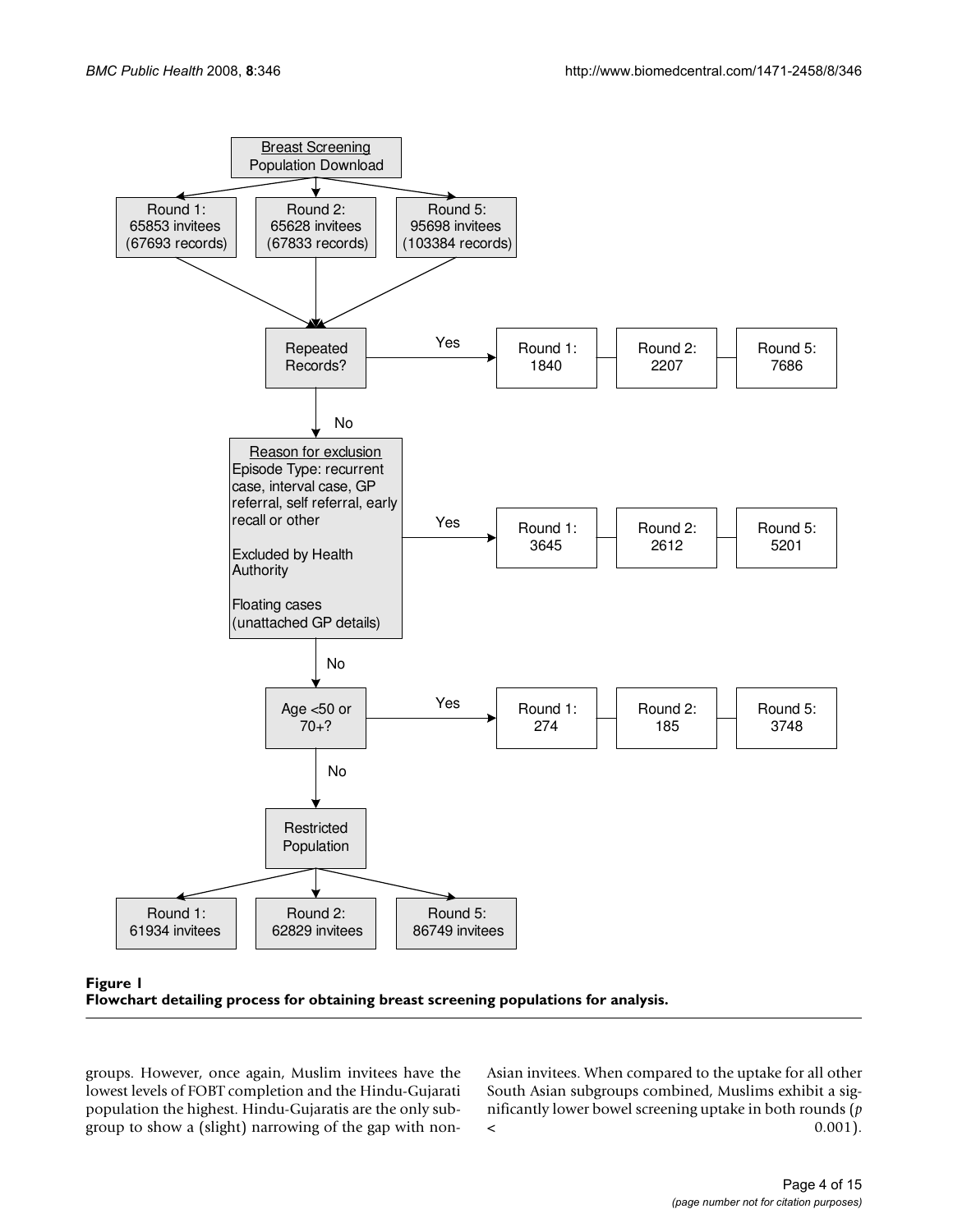

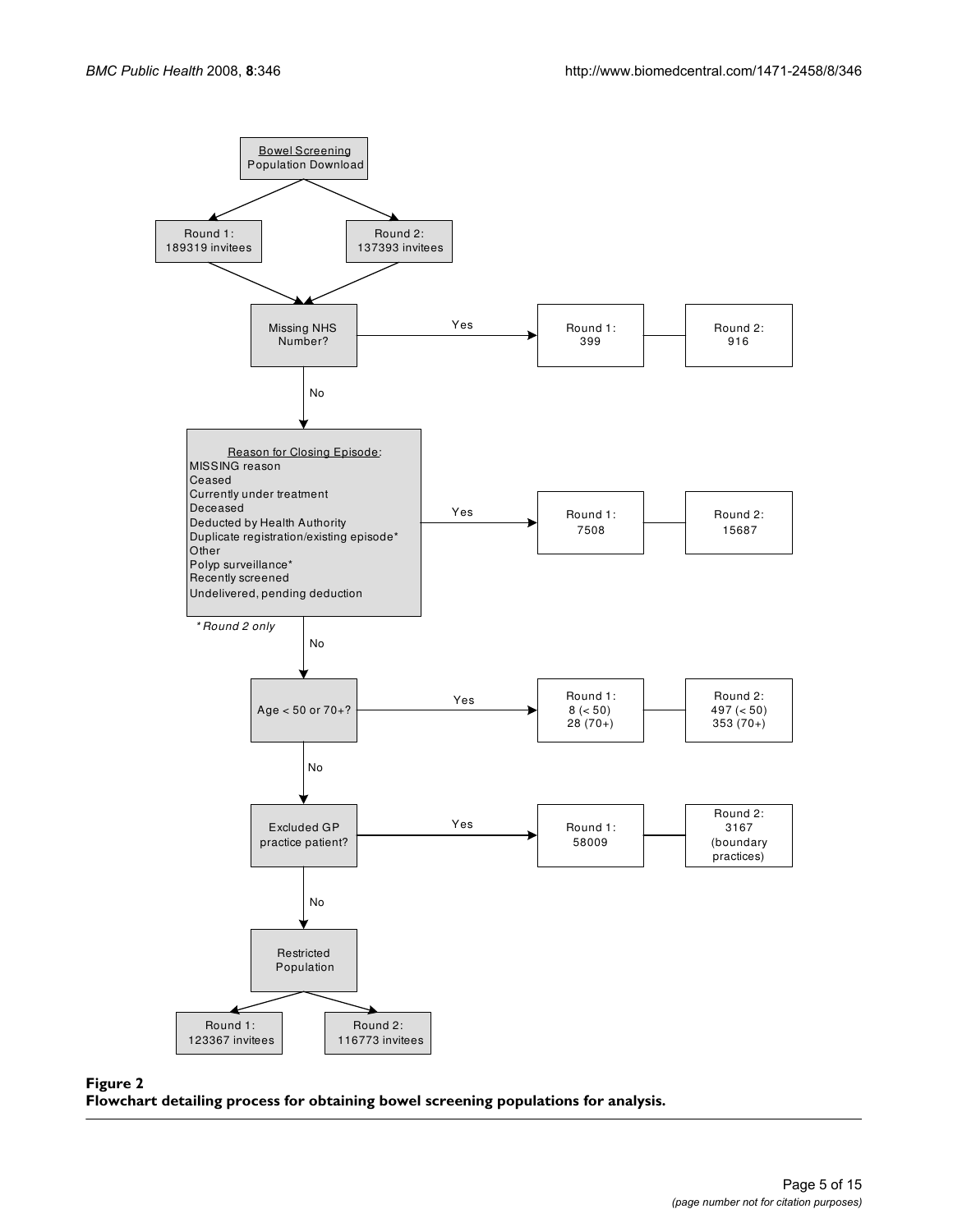Figure 3 shows that breast screening uptake demonstrates a decrease with age in all three rounds for both South Asians and non-Asians (*p* < 0.001). For bowel cancer screening, there is an increased uptake with age for the non-Asian population in both rounds (*p* < 0.001). For South Asians, however, the effect of age is less marked and above the 55–59 year age group there is no significant increase ( $p = 0.53$  and  $p = 0.71$  for rounds 1 and 2 respectively).

In the bowel screening programme, the gender balance of invitees from the South Asian and non-Asian communities was identical, at 50% ( $\pm$  0.2%) males. FOBT uptake was generally lower for males than for females in both groups, although this difference in the South Asian population is much smaller. In round 1, uptake by non-Asian males (56.6%) was significantly lower than for females (66.0%); a difference of 9.4% (95% CI: 8.8 to 9.9). Similarly in round 2, the male figure was 51.5% and the difference observed was 8.6% (95% CI: 7.0 to 9.2). In contrast, for the South Asian population, gender differences are less significant; in round 1, a difference of 1.1% (95% CI: -1.2 to 3.3), and in round 2 a difference of 1.5% (95% CI: -0.5 to 3.6).

The influence of socio-economic status on uptake of breast screening is shown in Figure 4. For non-Asian invitees, uptake clearly decreases with increased deprivation in all 3 rounds ( $p < 0.001$ ). This pattern appears less pronounced for South Asian invitees, with a decrease only evident in later rounds ( $p \le 0.001$  rounds 2 and 5). In the most deprived group, there is no evidence of a difference in uptake between South Asian and non-Asian invitees in round 1 ( $p = 0.60$ ) or round 2 ( $p = 0.24$ ), although a significant difference is apparent in round 5 (*p* < 0.001). For bowel cancer screening, Figure 5 shows that uptake once again decreases with increased deprivation for non-Asian invitees in both rounds (*p* < 0.001). For the South Asian invitees, on the other hand, uptake remains relatively constant apart from a decrease for the most deprived group in both rounds. Overall, the strength of any link between deprivation and screening uptake is less evident in the South Asian population for both screening programmes.

#### *Multivariate analysis*

Tables 1, 2, 3 show the results from the main effects logistic regression model, including adjusted odds ratios with corresponding 95% confidence intervals. For breast screening, three invitee characteristics were included (age, deprivation and ethnicity); for bowel screening gender was also included in the regression model. Multivariate analyses excluded the 'South Asian Other' group due to low numbers.

For breast screening, the adjusted odds ratio for the total population decreases with increasing age in all three rounds (Table 1), indicating that older women are less likely to undertake screening, even if their other characteristics such as deprivation and ethnicity are taken into account. Similarly, deprivation has a very strong influence on breast screening behaviour in all 3 rounds (Table 2), with women in the highest deprivation category two or three times less likely to undertake screening than women in the least deprived category, particularly in rounds 1 and 2. For bowel cancer screening, Table 1 shows that, in contrast to breast screening, uptake levels increase with age. The adjusted odds of undertaking screening are over 1.5 times higher in the oldest age group compared to the youngest reference age group. Adjusted odds are also higher for the female population in both rounds (Table 1), although differences appear to be slightly lower in round 2 than in round 1. As is observed for breast screening, uptake decreases with increased deprivation in both rounds (Table 2), with the odds of undertaking screening, after adjusting for age, gender and ethnicity, less than half for invitees in the most deprived group.

The major uptake differences are linked to ethnicity (Table 3). For bowel screening, even after adjusting for age, gender and socio-economic status, there are clear differences between those in South Asian subgroups compared to the non-Asian reference group. In particular, the adjusted odds ratios show that the likelihood that a Muslim invitee will successfully complete the FOBT home screening test is approximately one third that of a non-Asian invitee. Even for the ethnic subgroup with the highest uptake (Hindu-Gujarati), the adjusted odds are 0.5. It appears that lower bowel cancer screening uptake levels in the South Asian population cannot be explained by differences in other characteristics such as deprivation. The remaining two groups (Sikh and Hindu-Other) demonstrate lower uptake of bowel screening compared to the non-Asian reference group, although differences are not as marked as those seen in the Muslim population. Similarly, for breast screening the adjusted odds ratios indicate significant differences, with lower screening uptake among South Asian invitees. Muslim women show a decrease in the adjusted odds ratio over rounds 1 to 5, while adjusted odds ratios for the Hindu-Gujarati population are not significantly different to those for the non-Asian population. Once again, Sikh and Hindu-Other groups demonstrate lower uptakes compared to the non-Asian and Hindu-Gujarati groups, although not as low as those observed for Muslim women.

#### *Screening uptake and GP characteristics*

Nearly two thirds of South Asian women invited to undertake breast screening are registered with a South Asian GP; a similar pattern is observable at the ethnic subgroup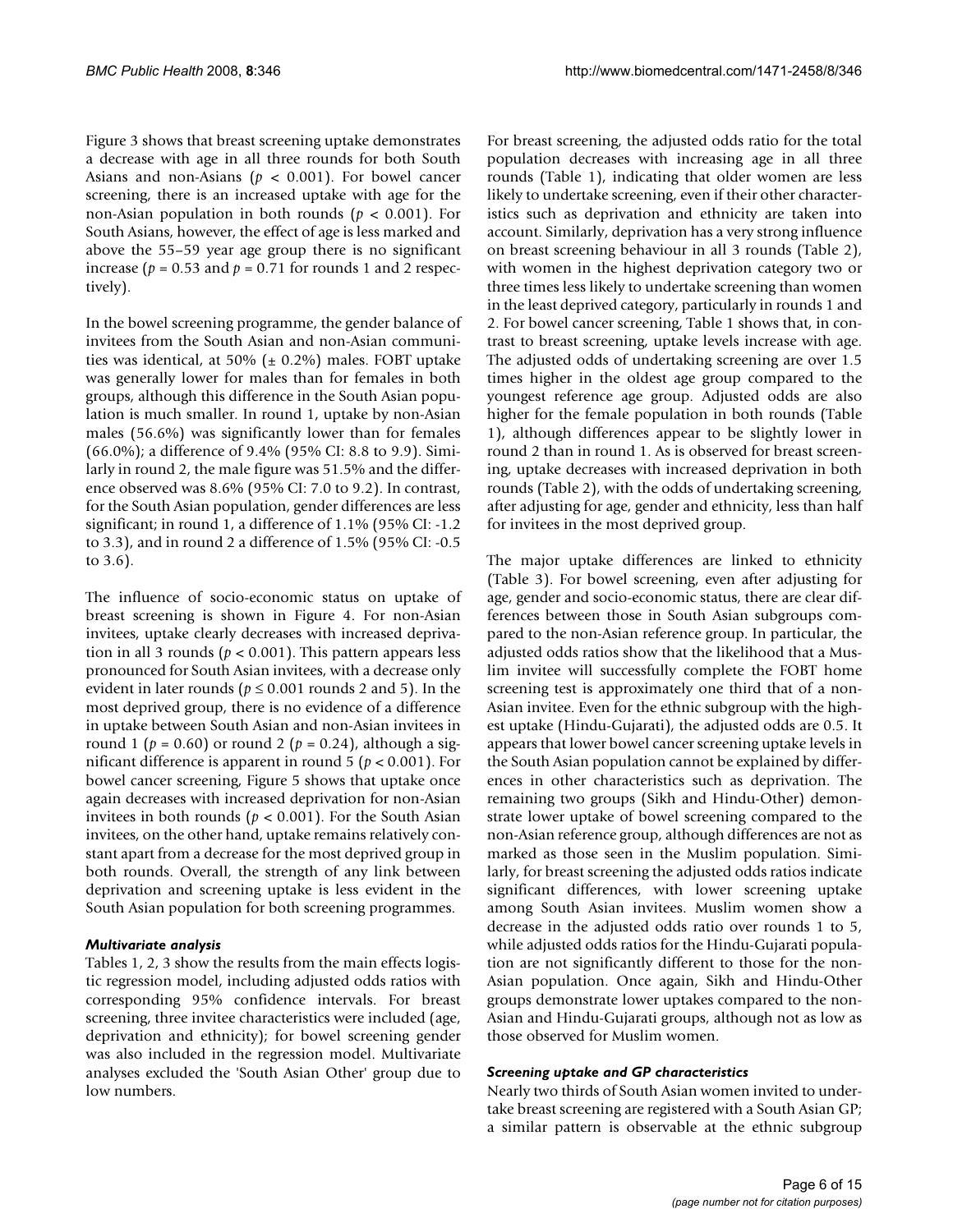

**Figure 3 Breast and bowel screening uptake by age group.**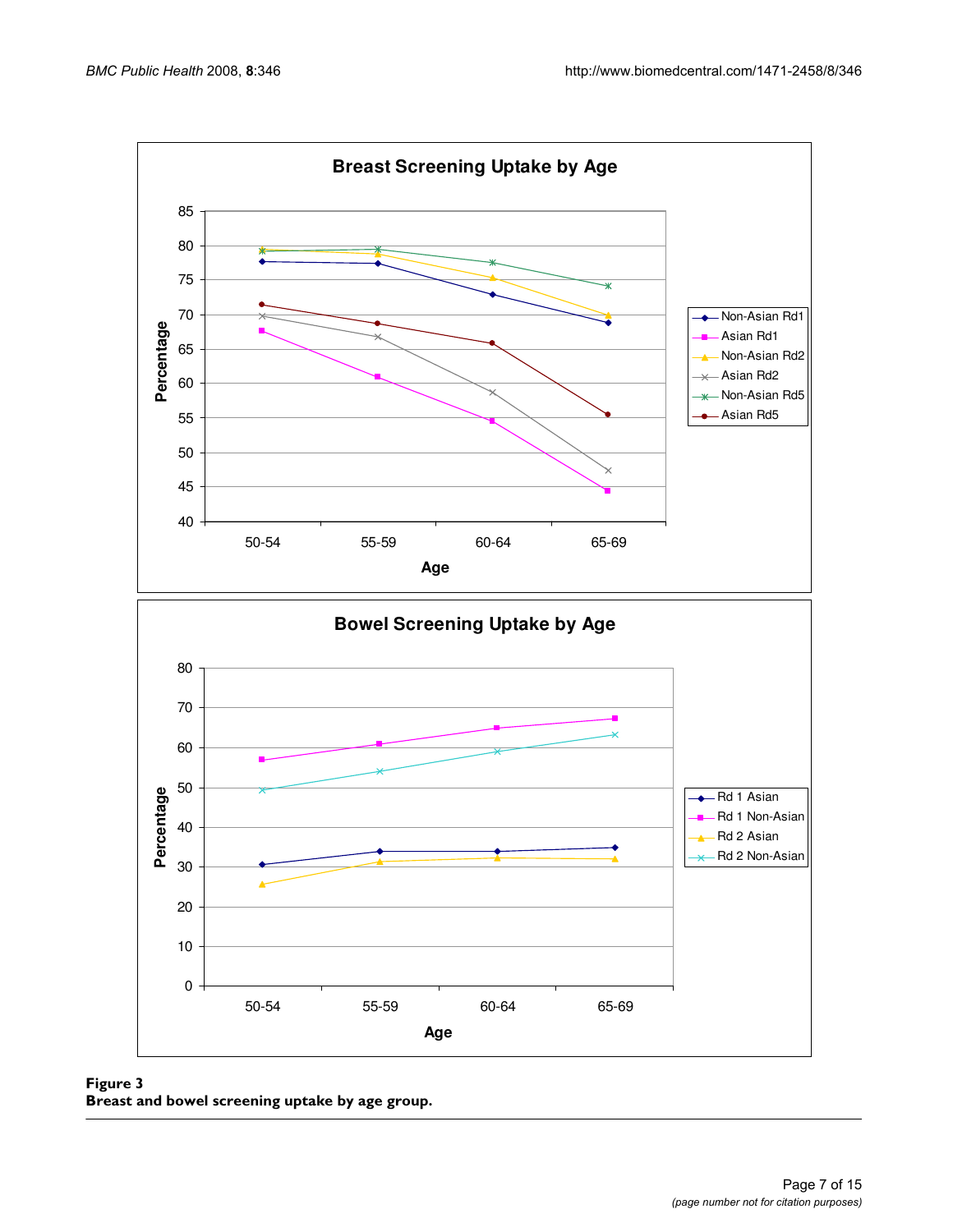

**Figure 4 Breast screening uptake by deprivation group.**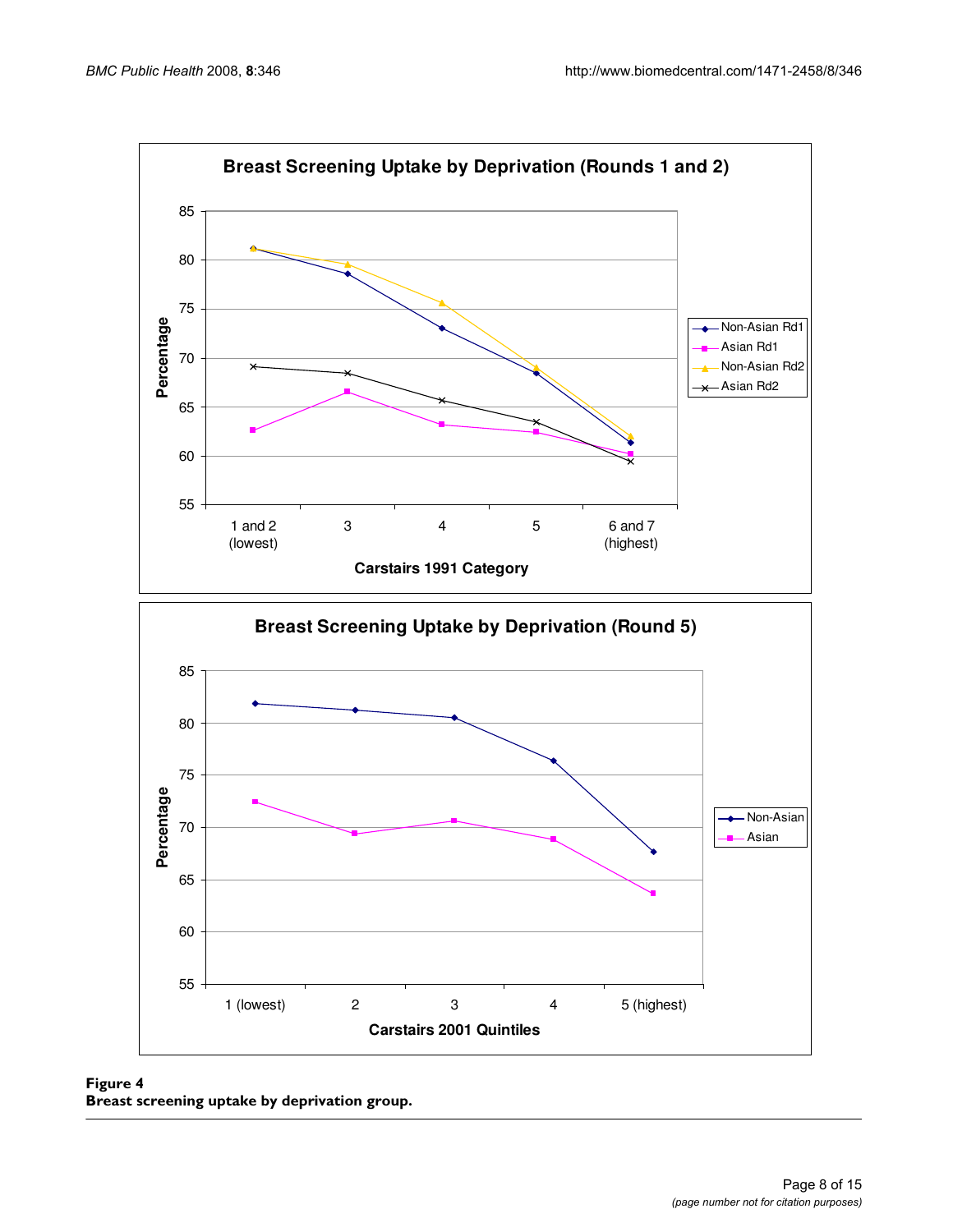

**Figure 5 Bowel screening uptake by deprivation group.**

level. Differences in breast screening uptake for those registered with a South Asian vs. non-Asian GP are largest for Muslim women (49.4% vs. 54.9% respectively), although this difference is not significant  $(p = 0.12)$ . For bowel cancer screening, however, much larger differences in uptake are observed, especially for the Muslim population. Analysis confirms that there are significant (*p* < 0.001) differences for Muslims in round 1 (22.9% for women registered with a South Asian GP vs. 38.0% for those registered with a non-Asian GP), giving a difference of 15.1% (95% CI: 9.6 to 20.8); and for round 2 (*p* < 0.001) with figures of 19.2% and 27.4% respectively, giving a difference of 8.2% (95% CI: 3.8 to 12.8).

#### *Screening and diagnostic outcomes*

Although irregularities were found to be more likely in non-Asian mammograms than for South Asian women in all 3 rounds, these differences were not significant (*p* > 0.1). In contrast, for bowel screening in both rounds the percentage of abnormal FOBT results was significantly higher for South Asian invitees; 3.1% (95% CI: 2.4 to 3.9)

in round 1, and 4.7% (95% CI: 3.9 to 5.7) in round 2 vs. 1.2% and 1.4% respectively for non-Asians. Following an irregularity in the mammogram, all women attended for further assessment regardless of their ethnicity. Similarly, colonoscopy uptake rates were identical at 6 months, regardless of ethnicity. However, there is evidence of some delay for the South Asian patients, which has increased over rounds. In round 1, 85% of South Asian patients as opposed to 90% of non-Asian patients undertook colonoscopy within 3 months of obtaining the abnormal FOBT result. In round 2, comparable figures were 79% for South Asians and 89% for non-Asians. (*p* = 0.05).

Following breast assessment, a higher percentage of abnormal results are recorded among South Asians, although this difference is not statistically significant (p > 0.1 in all rounds). Following colonoscopy, the likelihood of detecting bowel cancer is not significantly different between South Asians and non-Asians. It should be noted, however, that numbers in both cases are very low.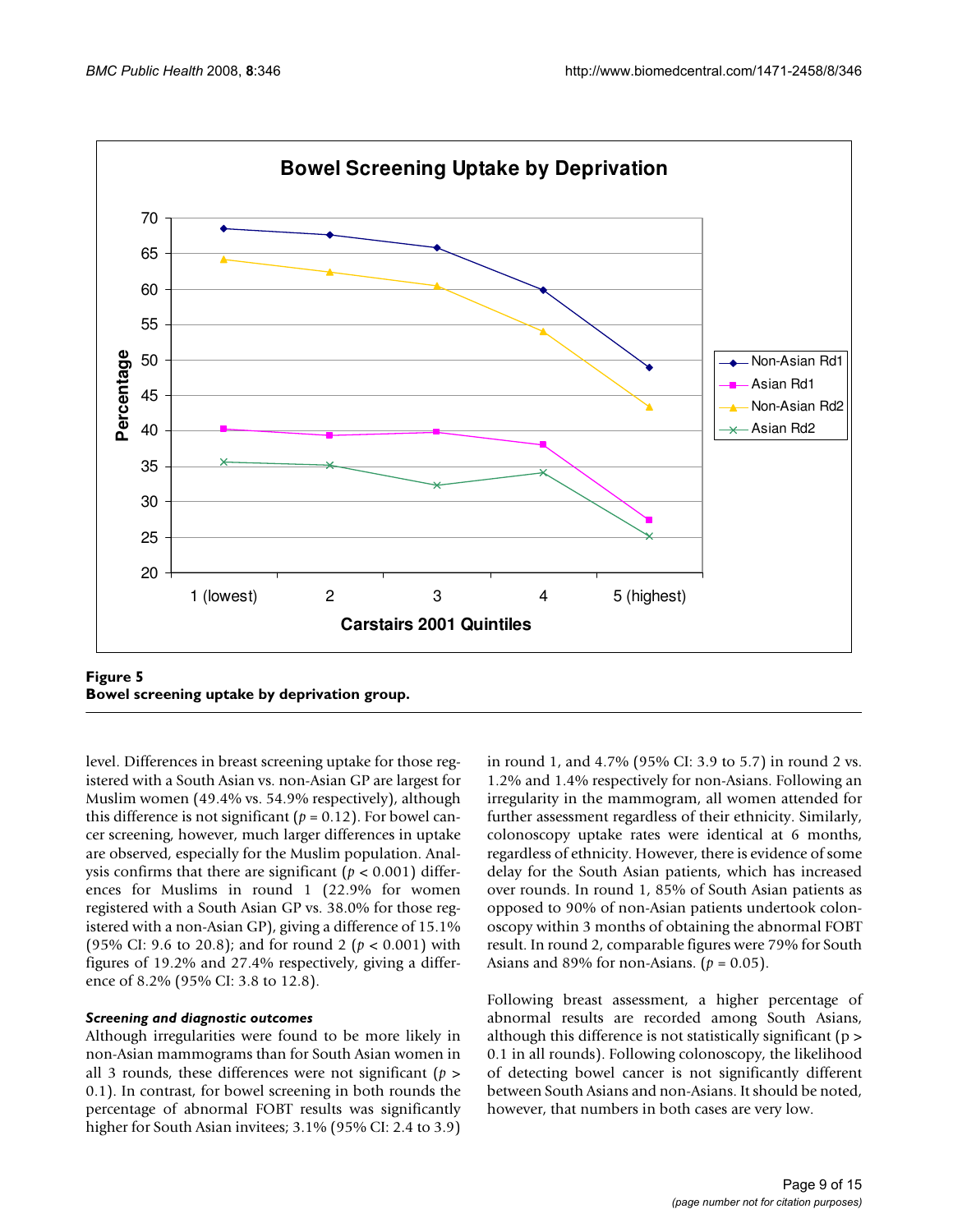| <b>Cancer screening Programme/Round</b> | Age       | <b>Number</b> | Uptake (%) | Adjusted OR (95% CI)    |
|-----------------------------------------|-----------|---------------|------------|-------------------------|
|                                         | $50 - 54$ | 17453         | 77.13      | $\mathsf{I}(\cdot)$     |
|                                         | $55 - 59$ | 20307         | 76.63      | $0.97$ + $(0.92, 1.02)$ |
| Breast screening                        | $60 - 64$ | 20081         | 72.16      | $0.78** (0.74, 0.82)$   |
| Round 1: 1989-92                        | $65 - 69$ | 4051          | 68.28      | $0.65**$ (0.60, 0.71)   |
|                                         | $50 - 54$ | 19176         | 78.99      | $\mathsf{I}(\cdot)$     |
|                                         | $55 - 59$ | 20894         | 78.15      | $0.96+ (0.91, 1.01)$    |
| Breast screening                        | $60 - 64$ | 19144         | 74.68      | $0.79**$ (0.75, 0.83)   |
| Round 2: 1992-95                        | $65 - 69$ | 3577          | 69.33      | $0.61**$ (0.56, 0.67)   |
|                                         | $50 - 54$ | 26909         | 78.71      | $\mathsf{I}(\cdot)$     |
|                                         | $55 - 59$ | 26175         | 78.93      | $1.00^{+}$ (0.96, 1.04) |
| Breast screening                        | $60 - 64$ | 19733         | 76.93      | $0.91** (0.87, 0.95)$   |
| Round 5: 2001-04                        | $65 - 69$ | 13394         | 73.32      | $0.75**$ (0.71, 0.79)   |
|                                         | $50 - 54$ | 36832         | 54.74      | $\mathsf{I}(\cdot)$     |
|                                         | $55 - 59$ | 34931         | 29.30      | $1.18**$ (1.15, 1.22)   |
| Bowel screening                         | $60 - 64$ | 27518         | 62.58      | $1.41**$ (1.36, 1.45)   |
| Round 1: 2000-02                        | $65 - 69$ | 23968         | 64.86      | $1.56**$ (1.51, 1.61)   |
|                                         | $50 - 54$ | 32426         | 47.44      | $\mathsf{I}(\cdot)$     |
|                                         | $55 - 59$ | 34309         | 52.88      | $1.21**$ (1.17, 1.24)   |
| Bowel screening                         | $60 - 64$ | 27336         | 57.69      | $1.49**$ (1.44, 1.54)   |
| Round 2: 2003-05                        | $65 - 69$ | 22588         | 61.44      | $1.77**$ (1.71, 1.84)   |
| <b>Cancer screening Programme/Round</b> | Gender    | <b>Number</b> | Uptake (%) | Adjusted OR (95% CI)    |
| Bowel screening                         | Male      | 61650         | 55.30      | $\mathsf{I}(\cdot)$     |
| Round 1: 2000-02                        | Female    | 61599         | 64.21      | $1.46**$ (1.43, 1.50)   |
| Bowel screening                         | Male      | 58395         | 50.08      | $\mathsf{I}(\cdot)$     |
| Round 2: 2003-05                        | Female    | 58264         | 58.21      | $1.39**$ (1.36, 1.43)   |

+Non-significant *p* > 0.05

\*\* Significant at *p* < 0.001

#### **Discussion**

In the UK, various policy documents [39,40] and the legal requirements set out in the Race Relations (Amendment) Act 2000 [41] have all called for a change from the concept of 'average citizen' to one that recognises diversity. A recent review of 'ethnic issues in screening' produced by the NHS National Screening Committee [42] has recommended that all nationally managed screening programmes ensure effective demographic data collection (including data on ethnicity) and assess the likely impact of any new policy on the promotion of race equality.

The findings presented in this paper are important because they represent the first body of systematic research evidence based on individual patients in different South Asian populations. This provides robust evidence of disparities in screening uptake for existing and new cancer screening programmes even after adjusting for differences in demographics and socio-economic status. With nearly one in ten UK citizens from a minority ethnic background, improved understanding of how the offer of cancer screening is received by different populations is an increasingly important issue [43,44]. Our findings support evidence from earlier analyses based on practice-level data, indicating that cancer screening uptake might be significantly lower in certain ethnic minority populations such as South Asians [8].

Our analysis over screening rounds shows that breast screening uptake has improved for the South Asian population at a faster rate than for the majority population, with the net result that differences between the two populations have reduced significantly from 14.6% in 1989–92 to 10.9% in 2003–05, although a significant disparity remains. Our findings are similar to those from the US where differences in mammography uptake are reported to have narrowed over time [12-14]; this decrease has occurred against the background of a general increase in breast screening uptake rates for eligible women [45], similar to the pattern we identify, and of lower breast screening uptakes by women of African-American, Hispanic and Native-American origin [11,46-51]. The difference we report is however smaller than the 78% vs. 53% disparity reported by another 2001 UK study [52], although this study was undertaken in an area with 61% Muslims in the South Asian population [53]. At the subgroup level, our findings demonstrate that the Hindu-Gujarati population achieved parity with the majority population over the period up to 2005, while Muslim women are the only group for whom breast screening uptake has not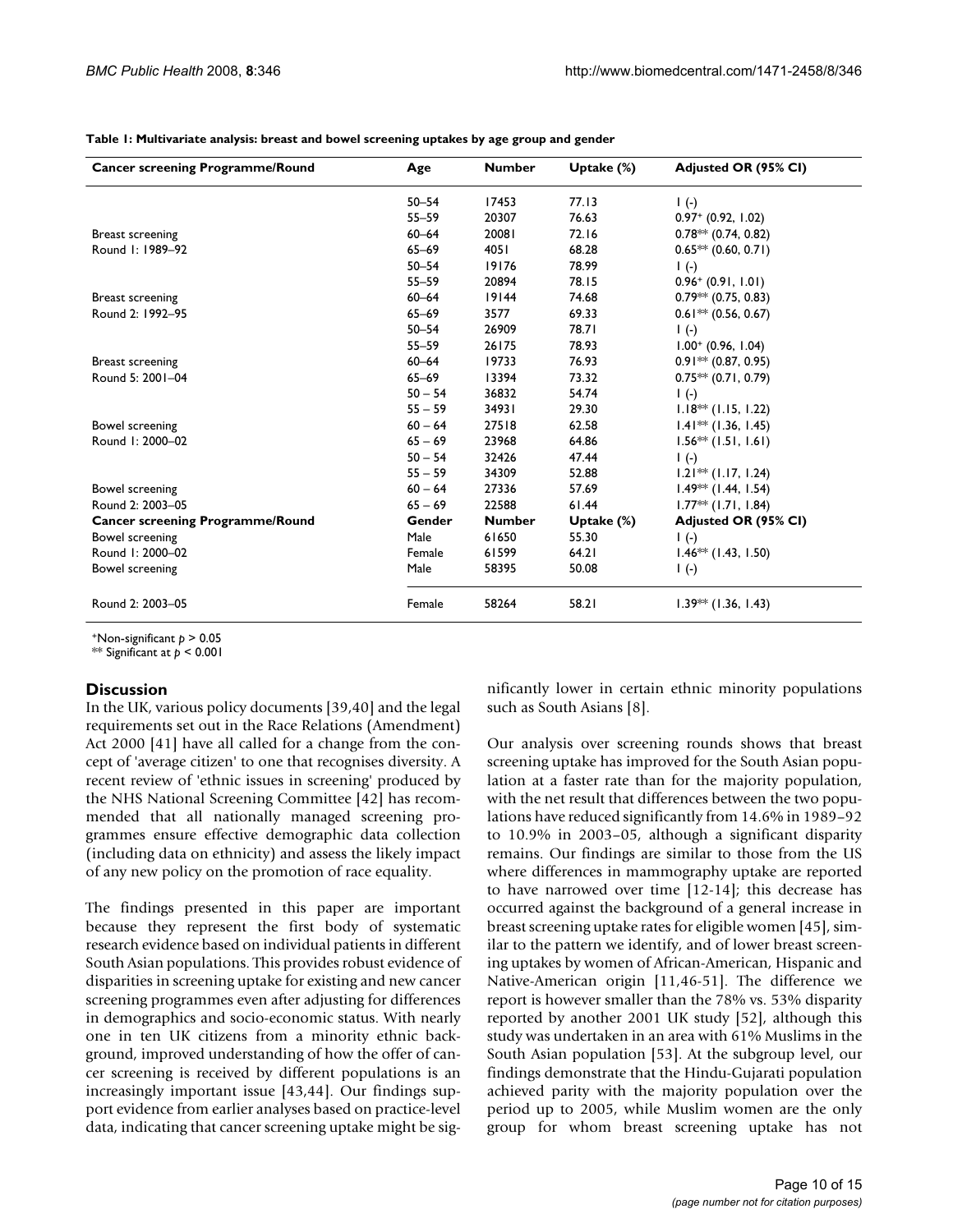**Table 2: Multivariate analysis: breast and bowel screening uptakes by deprivation**

| <b>Cancer screening Programme/Round</b> | <b>Deprivation</b> | <b>Number</b> | Uptake (%) | Adjusted OR (95% CI)   |
|-----------------------------------------|--------------------|---------------|------------|------------------------|
|                                         | $1 & 2$ (Least)    | 15535         | 80.86      | $\mathsf{I}(\cdot)$    |
|                                         |                    | 17387         | 78.35      | $0.87**$ (0.82, 0.91)  |
| Breast screening                        |                    | 15894         | 72.54      | $0.64**$ (0.61, 0.68)  |
| Round 1: 1989-92                        | 5                  | 5224          | 68.09      | $0.53**$ (0.49, 0.56)  |
|                                         | 6 & 7 (Most)       | 3193          | 61.13      | $0.41**$ (0.38, 0.45)  |
|                                         | $1 & 2$ (Least)    | 17374         | 80.99      | $\mathsf{I}(\cdot)$    |
|                                         |                    | 18390         | 79.28      | $0.91**$ (0.86, 0.95)  |
| Breast screening                        |                    | 15847         | 75.12      | $0.73***$ (0.69, 0.77) |
| Round 2: 1992-95                        | 5                  | 5051          | 68.62      | $0.53**$ (0.50, 0.57)  |
|                                         | 6 & 7 (Most)       | 3020          | 61.39      | $0.42**$ (0.38, 0.45)  |
|                                         | I (Least)          | 16903         | 82.18      | $\mathsf{I}(\cdot)$    |
|                                         | 2                  | 17002         | 81.27      | $0.95+ (0.90, 1.00)$   |
| Breast screening                        |                    | 17228         | 80.50      | $0.91**$ (0.86, 0.96)  |
| Round 5: 2001-04                        |                    | 17117         | 76.37      | $0.72**$ (0.68, 0.76)  |
|                                         | 5 (Most)           | 17351         | 67.60      | $0.48**$ (0.45, 0.50)  |
|                                         | (Least)            | 16107         | 67.78      | $\mathsf{I}(\cdot)$    |
|                                         | 2                  | 23420         | 66.95      | $0.96*$ (0.92, 1.00)   |
| Bowel screening                         | 3                  | 25225         | 65.03      | $0.88**$ (0.84, 0.91)  |
| Round 1: 2000-02                        |                    | 28301         | 58.68      | $0.68**$ (0.66, 0.71)  |
|                                         | 5 (Most)           | 29855         | 46.34      | $0.44***$ (0.42, 0.45) |
|                                         | I (Least)          | 14444         | 63.18      | $\mathsf{I}(\cdot)$    |
|                                         | 2                  | 21831         | 61.45      | $0.92**$ (0.88, 0.96)  |
| Bowel screening                         | 3                  | 24090         | 59.55      | $0.84**$ (0.81, 0.88)  |
| Round 2: 2003-05                        |                    | 26852         | 52.80      | $0.66***$ (0.63, 0.68) |
|                                         | 5 (Most)           | 28823         | 40.98      | $0.43**$ (0.41, 0.45)  |

+ Non-significant *p* > 0.05

\* Significant at p < 0.05

\*\* Significant at *p* < 0.001

improved over time. A slight increase in abnormal mammograms was observed for Muslims over time (2.7% to 4.2% in rounds 1 and 5 respectively). It is interesting to note that uptake rates for Hispanic women also appear to have remained lower than for other groups such as African-American or Caucasian women in the US [15]. Although our findings indicate that breast screening uptake has improved for all age groups over time in both populations, South Asian women, especially older women, continue to exhibit a significantly lower uptake. In the US, mammography uptake is similarly reported to fall with age; the regularity with which women undertake screening also varies, with older women, African-Americans and those from more deprived populations showing more infrequent use [11,12]. In our study a slight increase in abnormal mammograms was observed for Muslims over time which might be linked to less frequent screening use.

Our findings indicate a general pattern of lower breast screening uptake in more deprived groups for both South Asian and non-South Asian populations, although the effect is far less pronounced for South Asians. Most importantly, our multivariate analysis shows that lower breast screening uptake rates in the South Asian population cannot be explained by factors such as deprivation. At a GP practice level, other researchers have identified social deprivation and ethnic-mix in the local population as correlated with breast screening rates in the UK [54]. However, the possible confounding effect of deprivation has generally not been separated from that of ethnicity. In the US, various socio-economic characteristics e.g. income, education, insurance status appear to characterise populations with lower rates of breast cancer screening, with some research evidence emerging to indicate that ethnic disparities in uptake remain even after allowing for socio-economic differences [11,55-57].

For bowel cancer screening, our results show that the global uptake level achieved (60%) masks significantly lower uptake rates for South Asians; differences are even greater than those observed for breast screening. Both men and women from the South Asian community are far less likely to return an initial home test kit or to subsequently successfully complete the testing process, than are non-Asians. Evidence from other countries demonstrates a similarly low uptake of bowel cancer screening (FOBT, colonoscopy and flexible sigmoidoscopy) by ethnic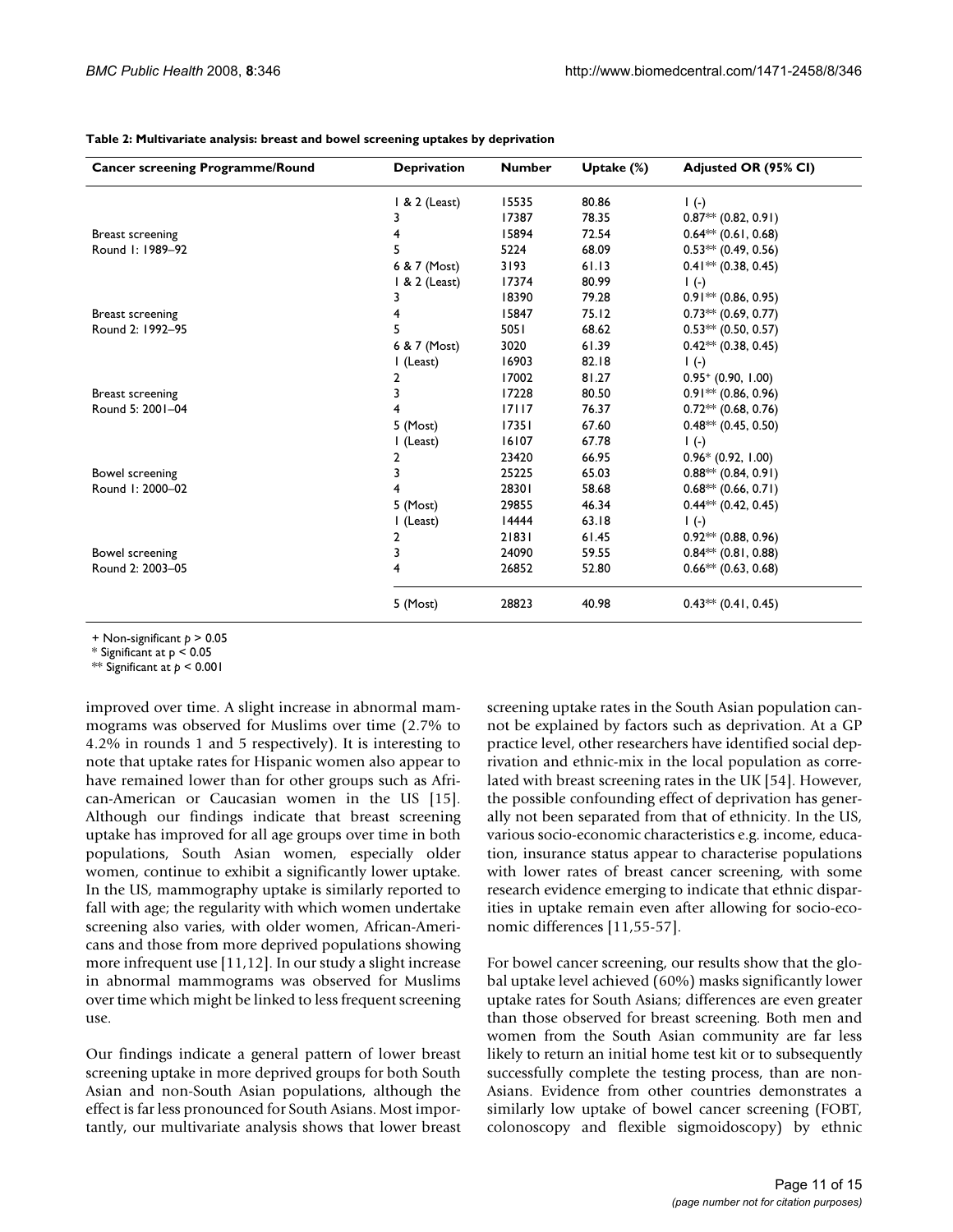| <b>Cancer screening Programme/Round</b> | <b>Ethnic Group</b> | <b>Number</b> | Uptake (%) | Adjusted OR♦ (95% CI)   |
|-----------------------------------------|---------------------|---------------|------------|-------------------------|
|                                         | Hindu-Gujarati      | 477           | 67.71      | $0.93^{+}$ (0.75, 1.15) |
|                                         | Hindu Other         | <b>241</b>    | 59.75      | $0.60**$ (0.45, 0.79)   |
| Breast screening                        | <b>Muslim</b>       | 567           | 51.32      | $0.49**$ (0.41, 0.58)   |
| Round 1: 1989-92                        | <b>Sikh</b>         | 1245          | 63.37      | $0.67**$ (0.59, 0.76)   |
|                                         | Non-Asian           | 59362         | 75.35      | $\mathsf{I}(\cdot)$     |
|                                         | Hindu-Gujarati      | 522           | 69.73      | $0.86+ (0.71, 1.05)$    |
|                                         | Hindu Other         | 247           | 67.21      | $0.67**$ (0.51, 0.89)   |
| Breast screening                        | Muslim              | 582           | 53.26      | $0.46**$ (0.39, 0.54)   |
| Round 2: 1992-95                        | <b>Sikh</b>         | 1313          | 67.56      | $0.69** (0.61, 0.78)$   |
|                                         | Non-Asian           | 60127         | 77.38      | $\mathsf{I}(\cdot)$     |
|                                         | Hindu-Gujarati      | 758           | 75.86      | $1.13+ (0.95, 1.34)$    |
|                                         | Hindu Other         | 428           | 68.93      | $0.68**$ (0.56, 0.84)   |
| Breast screening                        | <b>Muslim</b>       | 912           | 51.75      | $0.40***$ (0.35, 0.46)  |
| Round 5: 2001-04                        | <b>Sikh</b>         | 2067          | 70.59      | $0.79** (0.72, 0.88)$   |
|                                         | Non-Asian           | 82046         | 78.05      | $\mathsf{I}(\cdot)$     |
|                                         | Hindu-Gujarati      | 1389          | 40.03      | $0.50** (0.45, 0.56)$   |
|                                         | Hindu-Other         | 681           | 34.51      | $0.38** (0.32, 0.44)$   |
| Bowel screening                         | <b>Muslim</b>       | 1595          | 26.14      | $0.30***$ (0.27, 0.34)  |
| Round 1: 2000-02                        | <b>Sikh</b>         | 3012          | 32.47      | $0.36** (0.33, 0.39)$   |
|                                         | Non-Asian           | 116572        | 61.30      | $\mathsf{I}(\cdot)$     |
|                                         | Hindu-Gujarati      | 1478          | 37.01      | $0.55***$ (0.50, 0.62)  |
|                                         | Hindu-Other         | 757           | 33.16      | $0.44**$ (0.38, 0.52)   |
| Bowel screening                         | <b>Muslim</b>       | 1807          | 21.47      | $0.29** (0.26, 0.33)$   |
| Round 2: 2003-05                        | <b>Sikh</b>         | 3378          | 29.66      | $0.39** (0.36, 0.42)$   |
|                                         | Non-Asian           | 109239        | 55.83      | $\mathsf{I}(\cdot)$     |

**Table 3: Multivariate analysis: breast and bowel screening uptakes by ethnic subgroup**

◆ Controlled for age, deprivation, gender (breast screening)

+Non-significant *p* > 0.05

\*Significant at p < 0.05

\*\*Significant at *p* < 0.001

minority populations [15-19,23,58-60]. Studies of American Asian immigrant populations e.g. Koreans and Vietnamese report similar findings [20-22,61]. Once again, very few of these studies have controlled uptake for differences in socio-economic status, but those that have report inconsistent findings [15,58,59]. The present study provides clear evidence that 'ethnicity', although it may correlate with socio-economic status, exerts a separate effect on response to bowel cancer screening. There is also evidence of some delay in the South Asian population before undertaking colonoscopy.

The findings reported in this paper add to the developing evidence base on disparities in access to a range of services by ethnic minorities [62,63]. It might be anticipated that bowel cancer screening would present greater barriers for ethnic minorities than breast screening. Home FOBT testing requires that individuals not only understand the benefits of screening, but also that they are able to follow specific written instructions in order to collect and preserve samples over a number of days. A separate analysis of round 1 bowel screening data indicates that South Asians who attempt an initial home testing are more likely

to be sent 4 or more kits before successful completion (e.g. 28% of Muslims compared with only 3% of non-Asians) [54]. South Asian women are found to exhibit particularly low FOBT completion rates compared to their non-Asian peers, especially among older women. This may be linked to the provision of written materials, including kit instructions, since Muslim and older South Asian women are known to have particularly low literacy levels [64,65].

The ethnicity of the GP also appeared to be associated with lower uptake of bowel cancer screening by South Asians in our study. The same effect was not observed for breast screening. It is difficult to see why this should be the case since GPs are not directly involved in the bowel screening process. However, studies in other health care systems have identified physician recommendation as a significant predictor of FOBT uptake by ethnic minorities [8,61,66,67].

The implications of our findings for roll-out of the UK bowel cancer screening programme will be especially significant for inner city areas where South Asian popula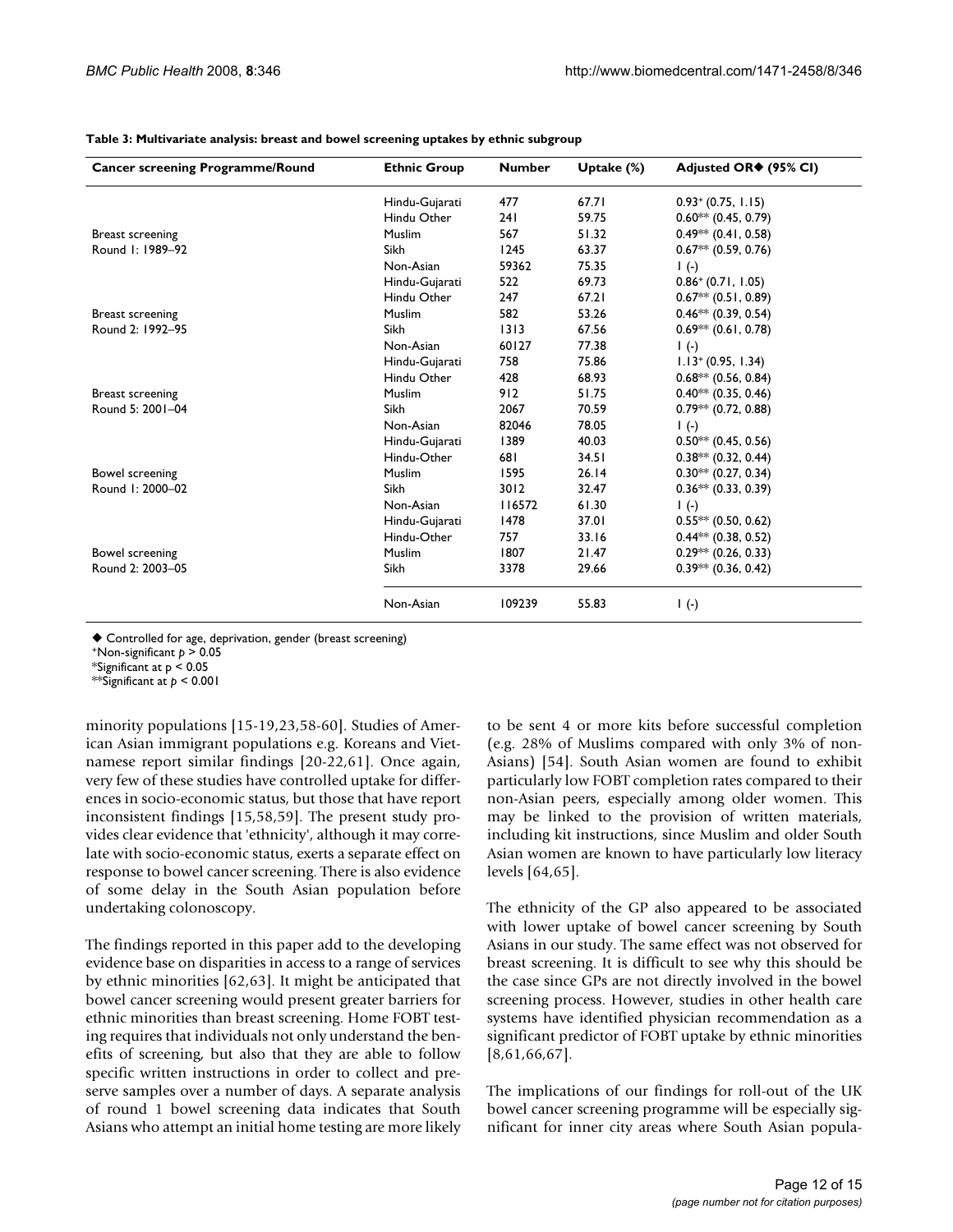tions can reach 40% [53]. In order to ensure equity as well as efficiency in the new bowel cancer screening programme, this population will require special attention. Interventions targeted at particular groups may be needed in order to achieve more equitable uptake rates e.g. Muslims or older South Asian women. At present there is limited research evidence to indicate what types of intervention would prove most effective [68-71]. Equally importantly, the continued disparity in breast screening uptakes after two decades needs to be addressed. A recent review of the literature on interventions to improve breast screening uptake in diverse populations suggests that combined approaches using access-enhancing and individual-directed strategies are most effective [72].

Finally, it might be argued that the incidence of cancer among South Asian populations in the UK is low, and that the observed differences in screening uptake are therefore relatively unimportant. However, the low cancer incidences reported historically are increasingly seen as an artefact of the stage of migration with reports of increased incidence beginning to emerge [73-75]. One limitation of the present study is that we are unable to draw any conclusions about the African Caribbean population because of incomplete ethnic monitoring data and the fact that name recognition software cannot identify these individuals. However, there was a relatively small population in the study area  $(< 1\%)$ . The need to urgently improve routine ethnic data collection to provide improved statistics on cancer incidence and survival for all ethnic minority groups in the UK has recently been highlighted [76].

#### **Conclusion**

We conclude that the low breast and bowel cancer screening uptake rates observed in the South Asian population cannot be attributed to socio-economic or age/gender population differences. Although disparities in breast screening have reduced over time, they are still significant. We would suggest that both programmes need to identify and assess culturally appropriate interventions to reduce these observed differences, including provision of tailored health promotion materials for certain South Asian subgroups. It would appear that Muslim invitees registered with a South Asian GP are a prime target for improved bowel screening uptake. More detailed examination of behaviour across the two screening programmes may also help to identify women who have responded positively to breast screening and could therefore be encouraged to complete bowel screening successfully.

#### **Competing interests**

The authors declare that they have no competing interests.

#### **References**

1. National Statistics: *Cancer registrations* [[http://www.statistics.gov.uk/](http://www.statistics.gov.uk/statbase/Product.asp?vlnk=8843) [statbase/Product.asp?vlnk=8843](http://www.statistics.gov.uk/statbase/Product.asp?vlnk=8843)].

- 2. Cancer Research UK: [[http://info.cancerresearchuk.org/cancerstats/](http://info.cancerresearchuk.org/cancerstats/mortality/cancerdeaths/?a=5441) [mortality/cancerdeaths/?a=5441](http://info.cancerresearchuk.org/cancerstats/mortality/cancerdeaths/?a=5441)].
- 3. Department of Health: *High Level Performance Indicators* [\[http://](http://www.performance.doh.gov.uk/indicat/indicat.htm) [www.performance.doh.gov.uk/indicat/indicat.htm\]](http://www.performance.doh.gov.uk/indicat/indicat.htm).
- 4. British Association of Surgical Oncologists (BASO): *An audit of screen detected breast cancers for the year of screening April 2000 to March 2001. NHS Breast Screening Programme and Association of Breast Surgery at BASO 2nd April 2003* .
- 5. **NHS Breast Screening Programme: Annual review 2007** [[http://www.cancerscreening.nhs.uk/breastscreen\]](http://www.cancerscreening.nhs.uk/breastscreen)
- 6. Garvican L: **[Planning for a possible national colorectal cancer](http://www.ncbi.nlm.nih.gov/entrez/query.fcgi?cmd=Retrieve&db=PubMed&dopt=Abstract&list_uids=9934649) [screening programme.](http://www.ncbi.nlm.nih.gov/entrez/query.fcgi?cmd=Retrieve&db=PubMed&dopt=Abstract&list_uids=9934649)** *Journal of Medical Screening* 1998, **5:**187-94.
- 7. Department of Health: **Ethnicity: UK Colorectal Cancer Screening Pilot.** 2003 [\[http://www2.warwick.ac.uk/fac/med/](http://www2.warwick.ac.uk/fac/med/research/csri/ethnicityhealth/research/colorectal_cancer.pdf) [research/csri/ethnicityhealth/research/colorectal\\_cancer.pdf\]](http://www2.warwick.ac.uk/fac/med/research/csri/ethnicityhealth/research/colorectal_cancer.pdf). Appendices available at: [http://www2.warwick.ac.uk/fac/med/](http://www2.warwick.ac.uk/fac/med/research/csri/ethnicityhealth/research/cancer_appendices.pdf) [research/csri/ethnicityhealth/research/cancer\\_appendices.pdf](http://www2.warwick.ac.uk/fac/med/research/csri/ethnicityhealth/research/cancer_appendices.pdf)
- 8. Bahl V: **[Cancer and ethnic minorities: the Department of](http://www.ncbi.nlm.nih.gov/entrez/query.fcgi?cmd=Retrieve&db=PubMed&dopt=Abstract&list_uids=8782792) [Health's perspective.](http://www.ncbi.nlm.nih.gov/entrez/query.fcgi?cmd=Retrieve&db=PubMed&dopt=Abstract&list_uids=8782792)** *Br J Cancer Suppl* 1996, **29:**S2-S10.
- 9. Sutton S, Bickler G, Sancho-Aldridge J, Saidi G: **[Prospective study](http://www.ncbi.nlm.nih.gov/entrez/query.fcgi?cmd=Retrieve&db=PubMed&dopt=Abstract&list_uids=8138773) [of predictors of attendance for breast screening in inner Lon](http://www.ncbi.nlm.nih.gov/entrez/query.fcgi?cmd=Retrieve&db=PubMed&dopt=Abstract&list_uids=8138773)[don.](http://www.ncbi.nlm.nih.gov/entrez/query.fcgi?cmd=Retrieve&db=PubMed&dopt=Abstract&list_uids=8138773)** *J Epidemiol Community Health* 1994, **48(1):**65-73.
- 10. Botha JL, Manku-Scott TK, Moledina F, Williams A: **[Indirect dis](http://www.ncbi.nlm.nih.gov/entrez/query.fcgi?cmd=Retrieve&db=PubMed&dopt=Abstract&list_uids=8324497)[crimination and breast screening.](http://www.ncbi.nlm.nih.gov/entrez/query.fcgi?cmd=Retrieve&db=PubMed&dopt=Abstract&list_uids=8324497)** *Ethnicity & Disease* 1993, **3:**189-95.
- 11. National Center for Health Statistics, United States: *Health United States, 2000. Hyattsville, Maryland* 2000.
- 12. Gornick ME, Eggers PW, Reilly TW, Mentnech RM, Fitterman LK, Kucken LE, Vladeck BC: **[Effects of race and income on mortality](http://www.ncbi.nlm.nih.gov/entrez/query.fcgi?cmd=Retrieve&db=PubMed&dopt=Abstract&list_uids=8703185) [and use of services among Medicare beneficiaries.](http://www.ncbi.nlm.nih.gov/entrez/query.fcgi?cmd=Retrieve&db=PubMed&dopt=Abstract&list_uids=8703185)** *N Engl J Med* 1996, **335:**791-799.
- 13. Makuc DM, Breen N, Freid V: **[Low income, race, and the use of](http://www.ncbi.nlm.nih.gov/entrez/query.fcgi?cmd=Retrieve&db=PubMed&dopt=Abstract&list_uids=10199671) [mammography.](http://www.ncbi.nlm.nih.gov/entrez/query.fcgi?cmd=Retrieve&db=PubMed&dopt=Abstract&list_uids=10199671)** *Health Services Research* 1999, **34:**229-239.
- 14. Zambrana RE, Breen N, Fox SA, Gutierrez-Mohamed ML: **[Use of](http://www.ncbi.nlm.nih.gov/entrez/query.fcgi?cmd=Retrieve&db=PubMed&dopt=Abstract&list_uids=10600427) [cancer screening practices by Hispanic women: analyses by](http://www.ncbi.nlm.nih.gov/entrez/query.fcgi?cmd=Retrieve&db=PubMed&dopt=Abstract&list_uids=10600427) [subgroup.](http://www.ncbi.nlm.nih.gov/entrez/query.fcgi?cmd=Retrieve&db=PubMed&dopt=Abstract&list_uids=10600427)** *Prev Med* 1999, **29:**466-477.
- 15. Hoffman-Goetz L, Breen NL, Meissner H: **[The impact of social](http://www.ncbi.nlm.nih.gov/entrez/query.fcgi?cmd=Retrieve&db=PubMed&dopt=Abstract&list_uids=9595247) [class on the use of cancer screening within three racial/eth](http://www.ncbi.nlm.nih.gov/entrez/query.fcgi?cmd=Retrieve&db=PubMed&dopt=Abstract&list_uids=9595247)[nic groups in the United States.](http://www.ncbi.nlm.nih.gov/entrez/query.fcgi?cmd=Retrieve&db=PubMed&dopt=Abstract&list_uids=9595247)** *Ethn Dis* 1998, **8:**43-51.
- 16. Boring C, Squires T, Heath C: **[Cancer statistics for African](http://www.ncbi.nlm.nih.gov/entrez/query.fcgi?cmd=Retrieve&db=PubMed&dopt=Abstract&list_uids=1728341) [Americans.](http://www.ncbi.nlm.nih.gov/entrez/query.fcgi?cmd=Retrieve&db=PubMed&dopt=Abstract&list_uids=1728341)** *CA* 1992, **42:**7-17.
- 17. Weinrich S: **[Predictors of older adults' participation in fecal](http://www.ncbi.nlm.nih.gov/entrez/query.fcgi?cmd=Retrieve&db=PubMed&dopt=Abstract&list_uids=2251189) [occult blood screening.](http://www.ncbi.nlm.nih.gov/entrez/query.fcgi?cmd=Retrieve&db=PubMed&dopt=Abstract&list_uids=2251189)** *Oncology Nursing Forum* 1990, **17:**715-20.
- 18. American Cancer Society: *Cancer in the socioeconomically disadvantaged. Atlanta* 1990.
- 19. South Carolina Task Force on Minority Health: *Closing the gap: a call for action. Columbia* 1990.
- 20. Kim K, Yu ES, Chen EH, Kim J, Brintnall RA: **[Colorectal cancer](http://www.ncbi.nlm.nih.gov/entrez/query.fcgi?cmd=Retrieve&db=PubMed&dopt=Abstract&list_uids=9652248) [screening. Knowledge and practices among Korean Ameri](http://www.ncbi.nlm.nih.gov/entrez/query.fcgi?cmd=Retrieve&db=PubMed&dopt=Abstract&list_uids=9652248)[cans.](http://www.ncbi.nlm.nih.gov/entrez/query.fcgi?cmd=Retrieve&db=PubMed&dopt=Abstract&list_uids=9652248)** *Cancer Practice* 1998, **6:**167-75.
- 21. Tang TS, Solomon LJ, McCracken LM: **[Barriers to fecal occult](http://www.ncbi.nlm.nih.gov/entrez/query.fcgi?cmd=Retrieve&db=PubMed&dopt=Abstract&list_uids=11879329) [blood testing and sigmoidoscopy among older Chinese-](http://www.ncbi.nlm.nih.gov/entrez/query.fcgi?cmd=Retrieve&db=PubMed&dopt=Abstract&list_uids=11879329)[American women.](http://www.ncbi.nlm.nih.gov/entrez/query.fcgi?cmd=Retrieve&db=PubMed&dopt=Abstract&list_uids=11879329)** *Cancer Practice* 2001, **9:**277-82.
- 22. Yu ESH, Kim KK, Chen EH, Brintnall RA, Liu WT: **Colorectal cancer screening among Chinese Americans: a communitybased study of knowledge and practice.** *Journal of Psychosocial Oncology* 2001, **19:**97-112.
- 23. Lindholm E, Berglund B, Haglind E, Kewenter J: **[Factors associated](http://www.ncbi.nlm.nih.gov/entrez/query.fcgi?cmd=Retrieve&db=PubMed&dopt=Abstract&list_uids=7732341) [with participation in screening for colorectal cancer with fae](http://www.ncbi.nlm.nih.gov/entrez/query.fcgi?cmd=Retrieve&db=PubMed&dopt=Abstract&list_uids=7732341)[cal occult blood testing.](http://www.ncbi.nlm.nih.gov/entrez/query.fcgi?cmd=Retrieve&db=PubMed&dopt=Abstract&list_uids=7732341)** *Scandinavian Journal of Gastroenterology* 1995, **30:**171-6.
- 24. Hardcastle JD, Chamberlain JO, Robinson ME, *et al.*: **[Randomised](http://www.ncbi.nlm.nih.gov/entrez/query.fcgi?cmd=Retrieve&db=PubMed&dopt=Abstract&list_uids=8942775) [control trial of faecal occult blood screening for colorectal](http://www.ncbi.nlm.nih.gov/entrez/query.fcgi?cmd=Retrieve&db=PubMed&dopt=Abstract&list_uids=8942775) [cancer.](http://www.ncbi.nlm.nih.gov/entrez/query.fcgi?cmd=Retrieve&db=PubMed&dopt=Abstract&list_uids=8942775)** *Lancet* 1996, **348:**1472-7.
- 25. Verne JE, Aubrey R, Love SB, Talbot IC, Northover JM: **[Population](http://www.ncbi.nlm.nih.gov/entrez/query.fcgi?cmd=Retrieve&db=PubMed&dopt=Abstract&list_uids=9665902) [based randomized study of uptake and yield of screening by](http://www.ncbi.nlm.nih.gov/entrez/query.fcgi?cmd=Retrieve&db=PubMed&dopt=Abstract&list_uids=9665902) flexible sigmoidoscopy compared with screening by faecal [occult blood testing.](http://www.ncbi.nlm.nih.gov/entrez/query.fcgi?cmd=Retrieve&db=PubMed&dopt=Abstract&list_uids=9665902)** *BMJ* 1998, **317:**182-5.
- 26. Hoare T: **Breast screening and ethnic minorities.** *British Journal of Cancer* 1996, **74:**S38-S41.
- 27. Pringle M, Rothera I: **[Comment on practicality of general prac](http://www.ncbi.nlm.nih.gov/entrez/query.fcgi?cmd=Retrieve&db=PubMed&dopt=Abstract&list_uids=8616399)[tice based ethnic monitoring.](http://www.ncbi.nlm.nih.gov/entrez/query.fcgi?cmd=Retrieve&db=PubMed&dopt=Abstract&list_uids=8616399)** *BMJ* 1996, **312:**1054.
- 28. Kumarapeli P, Stepaniuk R, de Lusignan S, Williams R, Rowlands G: **[Ethnicity recording in general practice computer systems.](http://www.ncbi.nlm.nih.gov/entrez/query.fcgi?cmd=Retrieve&db=PubMed&dopt=Abstract&list_uids=16840765)** *Journal of Public Health* 2006, **28(3):**283-7.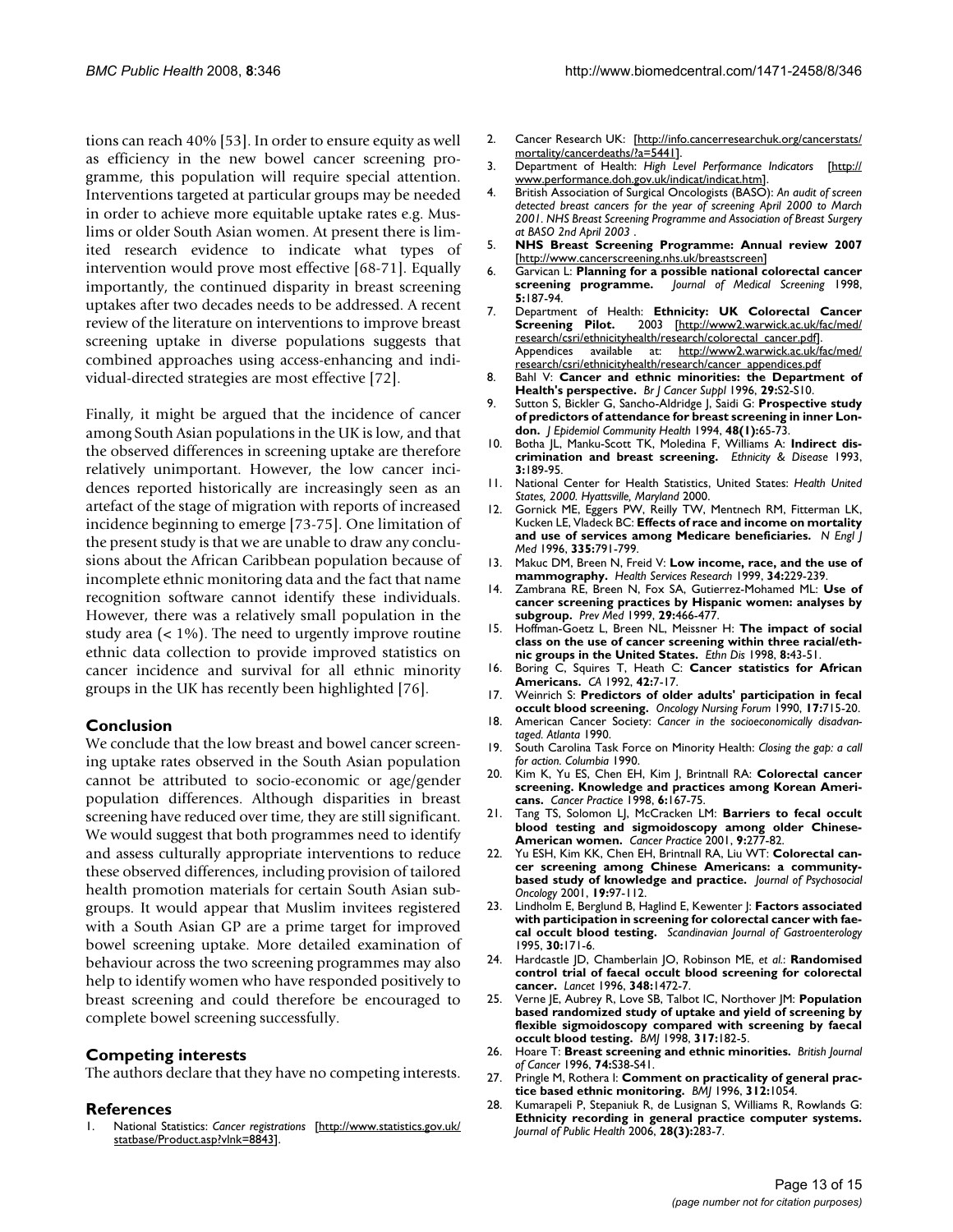- 29. Baker DW, Hasnain-Wynia R, Kandula NR, Thompson JA, Brown ER: **[Attitudes toward health care providers, collecting informa](http://www.ncbi.nlm.nih.gov/entrez/query.fcgi?cmd=Retrieve&db=PubMed&dopt=Abstract&list_uids=18049343)[tion about patients' race, ethnicity, and language.](http://www.ncbi.nlm.nih.gov/entrez/query.fcgi?cmd=Retrieve&db=PubMed&dopt=Abstract&list_uids=18049343)** *Med Care* 2007, **45(11):**1034-42.
- 30. Lurie N, Fremont A: **[Looking forward: cross-cutting issues in](http://www.ncbi.nlm.nih.gov/entrez/query.fcgi?cmd=Retrieve&db=PubMed&dopt=Abstract&list_uids=16899022) [the collection and use of racial/ethnic data.](http://www.ncbi.nlm.nih.gov/entrez/query.fcgi?cmd=Retrieve&db=PubMed&dopt=Abstract&list_uids=16899022)** *Health Services Research* 2006, **41:**1519-33.
- 31. Swan J, Lillis S, Simmons D: **[Investigating the accuracy of ethnic](http://www.ncbi.nlm.nih.gov/entrez/query.fcgi?cmd=Retrieve&db=PubMed&dopt=Abstract&list_uids=16912721)[ity data in New Zealand hospital records: still room for](http://www.ncbi.nlm.nih.gov/entrez/query.fcgi?cmd=Retrieve&db=PubMed&dopt=Abstract&list_uids=16912721) [improvement.](http://www.ncbi.nlm.nih.gov/entrez/query.fcgi?cmd=Retrieve&db=PubMed&dopt=Abstract&list_uids=16912721)** *New Zealand Medical Journal* 2006, **119:**U2103.
- 32. Curtis E, Wright C, Wall M: **[The epidemiology of breast cancer](http://www.ncbi.nlm.nih.gov/entrez/query.fcgi?cmd=Retrieve&db=PubMed&dopt=Abstract&list_uids=15711631) [in Maori women in Aotearoa New Zealand: implications for](http://www.ncbi.nlm.nih.gov/entrez/query.fcgi?cmd=Retrieve&db=PubMed&dopt=Abstract&list_uids=15711631) [ethnicity data analysis.](http://www.ncbi.nlm.nih.gov/entrez/query.fcgi?cmd=Retrieve&db=PubMed&dopt=Abstract&list_uids=15711631)** *New Zealand Medical Journal* 2005, **118:**U1298.
- 33. West CN, Geiger AM, Greene SM, Harris EL, Liu IL, Barton MB, Elmore JG, Rolnick S, Nekhlyudov L, Altschuler A, Herrinton LJ, Fletcher SW, Emmons KM: **[Race and ethnicity: comparing med](http://www.ncbi.nlm.nih.gov/entrez/query.fcgi?cmd=Retrieve&db=PubMed&dopt=Abstract&list_uids=16287889)[ical records to self-reports.](http://www.ncbi.nlm.nih.gov/entrez/query.fcgi?cmd=Retrieve&db=PubMed&dopt=Abstract&list_uids=16287889)** *Journal of the National Cancer Institute. Monographs* 2005:72-4.
- 34. Cummins C, Winter H, Cheng KK, Maric R, Silcocks P, Varghese C: **[An assessment of the Nam Pehchan computer program for](http://www.ncbi.nlm.nih.gov/entrez/query.fcgi?cmd=Retrieve&db=PubMed&dopt=Abstract&list_uids=11469361) [the identification of names of south Asian ethnic origin.](http://www.ncbi.nlm.nih.gov/entrez/query.fcgi?cmd=Retrieve&db=PubMed&dopt=Abstract&list_uids=11469361)** *Journal of Public Health Medicine* 1999, **21:**401-6.
- 35. Nanchahal K, Mangtani P, Alston M, dos Santos Silva I: **[Development](http://www.ncbi.nlm.nih.gov/entrez/query.fcgi?cmd=Retrieve&db=PubMed&dopt=Abstract&list_uids=11873889) [and validation of a computerized South Asian Names and](http://www.ncbi.nlm.nih.gov/entrez/query.fcgi?cmd=Retrieve&db=PubMed&dopt=Abstract&list_uids=11873889) Group Recognition Algorithm (SANGRA) for use in British [health-related Studies.](http://www.ncbi.nlm.nih.gov/entrez/query.fcgi?cmd=Retrieve&db=PubMed&dopt=Abstract&list_uids=11873889)** *Journal of Public Health Medicine* 2001, **23(4):**278-285.
- 36. Macfarlane GJ, Lunt M, Palmer B, Afzal C, Silman AJ, Esmail A: **[Deter](http://www.ncbi.nlm.nih.gov/entrez/query.fcgi?cmd=Retrieve&db=PubMed&dopt=Abstract&list_uids=17240412)[mining aspects of ethnicity amongst persons of South Asian](http://www.ncbi.nlm.nih.gov/entrez/query.fcgi?cmd=Retrieve&db=PubMed&dopt=Abstract&list_uids=17240412) origin: The use of a surname-classification programme [\(Nam Pehchan\).](http://www.ncbi.nlm.nih.gov/entrez/query.fcgi?cmd=Retrieve&db=PubMed&dopt=Abstract&list_uids=17240412)** *Public Health* 2007, **121(3):**231-6.
- 37. Honer D: **Identifying Ethnicity: A comparison of two software programmes designed to identify names of South Asian origin.** *MPH Dissertation, University of Birmingham* 2003 [[http://](http://www2.warwick.ac.uk/fac/med/research/csri/ethnicityhealth/aspects_diversity/identifying_ethnicity/identifying_ethnicity.doc) [www2.warwick.ac.uk/fac/med/research/csri/ethnicityhealth/](http://www2.warwick.ac.uk/fac/med/research/csri/ethnicityhealth/aspects_diversity/identifying_ethnicity/identifying_ethnicity.doc) [aspects\\_diversity/identifying\\_ethnicity/identifying\\_ethnicity.doc](http://www2.warwick.ac.uk/fac/med/research/csri/ethnicityhealth/aspects_diversity/identifying_ethnicity/identifying_ethnicity.doc)]
- 38. Gumber A: **Ethnicity and Name Analysis: Potential for Improved Ethnic Monitoring in the NHS Using Nam Pehchan.** *Paper presented at Annual International Conference on Global Social Justice and Environment Sustainability, London, August 30 – September 1* 2006.
- 39. Acheson D: *Inequalities in health: report of an independent inquiry* London: HMSO; 1998.
- 40. Wanless D: *Securing Good Health for the Whole Population. Final Report* London: HM Treasury Office; 2004.
- 41. Parliament: *Race Relations (Amendment) Act 2000: Elizabeth II: Chapter 34. London* 2000.
- 42. National Screening Committee: *Ethnic Issues in Screening* 2004 [[http:www.library.nhs.uk/SpecialistLibrarySearch/Down](http://www.library.nhs.uk/SpecialistLibrarySearch/Download.aspx?resID=57654) [load.aspx?resID=57654](http://www.library.nhs.uk/SpecialistLibrarySearch/Download.aspx?resID=57654)].
- 43. Blanks RG, Moss SM, Patnick J: **[Results from the UK NHS breast](http://www.ncbi.nlm.nih.gov/entrez/query.fcgi?cmd=Retrieve&db=PubMed&dopt=Abstract&list_uids=11202586) [screening programme 1994–1999.](http://www.ncbi.nlm.nih.gov/entrez/query.fcgi?cmd=Retrieve&db=PubMed&dopt=Abstract&list_uids=11202586)** *Journal of Medical Screening* 2000, **7:**195-8.
- 44. Bennett RL, Blanks RG, Patnick J, Moss SM: **[Results from the UK](http://www.ncbi.nlm.nih.gov/entrez/query.fcgi?cmd=Retrieve&db=PubMed&dopt=Abstract&list_uids=18078565) [NHS breast screening programme 2000–05.](http://www.ncbi.nlm.nih.gov/entrez/query.fcgi?cmd=Retrieve&db=PubMed&dopt=Abstract&list_uids=18078565)** *Journal of Medical Screening* 2007, **14(5):**200-204.
- 45. Martin LM, Calle EE, Wingo PA, Heath CW: **[Comparison of mam](http://www.ncbi.nlm.nih.gov/entrez/query.fcgi?cmd=Retrieve&db=PubMed&dopt=Abstract&list_uids=8777072)[mography and pap test use from the 1987 and 1992 national](http://www.ncbi.nlm.nih.gov/entrez/query.fcgi?cmd=Retrieve&db=PubMed&dopt=Abstract&list_uids=8777072) [health interview surveys: are we closing the gaps?](http://www.ncbi.nlm.nih.gov/entrez/query.fcgi?cmd=Retrieve&db=PubMed&dopt=Abstract&list_uids=8777072)** *Am J Prev Med* 1996, **12:**82-90.
- 46. Gilliland F, Rosenberg R, Hunt W, Stauber P, Key C: **[Patterns of](http://www.ncbi.nlm.nih.gov/entrez/query.fcgi?cmd=Retrieve&db=PubMed&dopt=Abstract&list_uids=10981456) [Mammography use among Hispanic, American Indian, and](http://www.ncbi.nlm.nih.gov/entrez/query.fcgi?cmd=Retrieve&db=PubMed&dopt=Abstract&list_uids=10981456) Non-Hispanic White Women in New Mexico, 1994–1997.** *Am J Epidemiol* 2000, **152:**432-437.
- 47. Coleman EA, O'Sullivan P: **[Racial differences in breast cancer](http://www.ncbi.nlm.nih.gov/entrez/query.fcgi?cmd=Retrieve&db=PubMed&dopt=Abstract&list_uids=11722004) [screening among women from 65 to 74 years of age: trends](http://www.ncbi.nlm.nih.gov/entrez/query.fcgi?cmd=Retrieve&db=PubMed&dopt=Abstract&list_uids=11722004) [from 1987–1993 and barriers to screening.](http://www.ncbi.nlm.nih.gov/entrez/query.fcgi?cmd=Retrieve&db=PubMed&dopt=Abstract&list_uids=11722004)** *Journal of Women & Aging* 2001, **13:**23-39.
- 48. Calle EE, Flanders WD, Thun MJ, Martin LM: **[Demographic predic](http://www.ncbi.nlm.nih.gov/entrez/query.fcgi?cmd=Retrieve&db=PubMed&dopt=Abstract&list_uids=8417607)[tors of mammography and pap smear screening in U. S.](http://www.ncbi.nlm.nih.gov/entrez/query.fcgi?cmd=Retrieve&db=PubMed&dopt=Abstract&list_uids=8417607) [women.](http://www.ncbi.nlm.nih.gov/entrez/query.fcgi?cmd=Retrieve&db=PubMed&dopt=Abstract&list_uids=8417607)** *Am J Public Health* 1993, **83:**53-60.
- 49. Breen N, Kessler LG, Brown ML: **Breast cancer control among the underserved – an overview.** *Breast Cancer Research & Treatment* 1996, **40:**105-15.
- 50. Burhansstipanov L, Dignan MB, Wound DB, Tenney M, Vigil G: **[Native American recruitment into breast cancer screening:](http://www.ncbi.nlm.nih.gov/entrez/query.fcgi?cmd=Retrieve&db=PubMed&dopt=Abstract&list_uids=10730800) [the NAWWA project.](http://www.ncbi.nlm.nih.gov/entrez/query.fcgi?cmd=Retrieve&db=PubMed&dopt=Abstract&list_uids=10730800)** *Journal of Cancer Education* 2000, **15:**28-32.
- 51. The National Cancer Institute Cancer Screening Consortium for Underserved Women: **[Breast and cervical cancer screening](http://www.ncbi.nlm.nih.gov/entrez/query.fcgi?cmd=Retrieve&db=PubMed&dopt=Abstract&list_uids=7606299) [among underserved women. Baseline survey results from six](http://www.ncbi.nlm.nih.gov/entrez/query.fcgi?cmd=Retrieve&db=PubMed&dopt=Abstract&list_uids=7606299) [states.](http://www.ncbi.nlm.nih.gov/entrez/query.fcgi?cmd=Retrieve&db=PubMed&dopt=Abstract&list_uids=7606299)** *Archives of Family Medicine* 1995, **4:**617-24.
- 52. Sutton GC, Storer A, Rowe K: **[Cancer screening coverage of](http://www.ncbi.nlm.nih.gov/entrez/query.fcgi?cmd=Retrieve&db=PubMed&dopt=Abstract&list_uids=11743034) [south Asian women in Wakefield.](http://www.ncbi.nlm.nih.gov/entrez/query.fcgi?cmd=Retrieve&db=PubMed&dopt=Abstract&list_uids=11743034)** *Journal of Medical Screening* 2001, **8:**183-6.
- 53. Office for National Statistics: *Key Statistics for Postcode Sectors in England and Wales. Census 2001* 2004 [[http://www.statistics.gov.uk/down](http://www.statistics.gov.uk/downloads/census2001/ks_postcode_sectors.pdf) [loads/census2001/ks\\_postcode\\_sectors.pdf](http://www.statistics.gov.uk/downloads/census2001/ks_postcode_sectors.pdf)]. London: TSO
- 54. Department of Health: *Ethnicity: UK Colorectal Cancer Screening Pilot* [[http://www.cancerscreening.nhs.uk/bowel/ethnicity-finalre](http://www.cancerscreening.nhs.uk/bowel/ethnicity-finalreport.pdf) <u>[port.pdf](http://www.cancerscreening.nhs.uk/bowel/ethnicity-finalreport.pdf)]</u>.
- 55. Qureshi M, Thacker HL, Litaker DG, Kippes C: **Differences in breast cancer screening rates: An issue of ethnicity or socioeconomics?** *Journal of Women's Health and Gender Based Medicine* 2000, **9:**1025-31.
- 56. Clements-Thompson MM: **[he association of race/ethnicity, soci](http://www.ncbi.nlm.nih.gov/entrez/query.fcgi?cmd=Retrieve&db=PubMed&dopt=Abstract&list_uids=11189825)[oeconomic status, and physician recommendation for mam](http://www.ncbi.nlm.nih.gov/entrez/query.fcgi?cmd=Retrieve&db=PubMed&dopt=Abstract&list_uids=11189825)mography: Who gets the message about breast cancer [screening?](http://www.ncbi.nlm.nih.gov/entrez/query.fcgi?cmd=Retrieve&db=PubMed&dopt=Abstract&list_uids=11189825)** *American Journal of Public Health* 2001, **91:**49-54.
- 57. Menck HR, Mills PK: **[The influence of urbanization, age, ethnic](http://www.ncbi.nlm.nih.gov/entrez/query.fcgi?cmd=Retrieve&db=PubMed&dopt=Abstract&list_uids=11571746)[ity, and income on the early diagnosis of breast carcinoma:](http://www.ncbi.nlm.nih.gov/entrez/query.fcgi?cmd=Retrieve&db=PubMed&dopt=Abstract&list_uids=11571746) [opportunity for screening improvement.](http://www.ncbi.nlm.nih.gov/entrez/query.fcgi?cmd=Retrieve&db=PubMed&dopt=Abstract&list_uids=11571746) 92:**1299-304.
- 58. Paskett ED, Rushing J, D'Agostino R Jr, Tatum C, Velez R: **[Cancer](http://www.ncbi.nlm.nih.gov/entrez/query.fcgi?cmd=Retrieve&db=PubMed&dopt=Abstract&list_uids=9426494) [screening behaviors of low-income women: the impact of](http://www.ncbi.nlm.nih.gov/entrez/query.fcgi?cmd=Retrieve&db=PubMed&dopt=Abstract&list_uids=9426494) [race.](http://www.ncbi.nlm.nih.gov/entrez/query.fcgi?cmd=Retrieve&db=PubMed&dopt=Abstract&list_uids=9426494)** *Womens Health* 1997, **3:**203-26.
- 59. Brenes GA, Paskett ED: **[Predictors of stage of adoption for](http://www.ncbi.nlm.nih.gov/entrez/query.fcgi?cmd=Retrieve&db=PubMed&dopt=Abstract&list_uids=11006067) [colorectal cancer screening.](http://www.ncbi.nlm.nih.gov/entrez/query.fcgi?cmd=Retrieve&db=PubMed&dopt=Abstract&list_uids=11006067)** *Preventive Medicine* 2000, **31:**410-6.
- 60. Vernon SW: **[Participation in colorectal cancer screening: a](http://www.ncbi.nlm.nih.gov/entrez/query.fcgi?cmd=Retrieve&db=PubMed&dopt=Abstract&list_uids=9326910)** [review.](http://www.ncbi.nlm.nih.gov/entrez/query.fcgi?cmd=Retrieve&db=PubMed&dopt=Abstract&list_uids=9326910) Journal of the National Cancer Institute **89(19):**1406-1422.
- 61. Glober GA, Hundahl S, Stucke J, Choy M: **[Fecal occult blood test](http://www.ncbi.nlm.nih.gov/entrez/query.fcgi?cmd=Retrieve&db=PubMed&dopt=Abstract&list_uids=7817548)[ing for colorectal cancer in an ethnically diverse population.](http://www.ncbi.nlm.nih.gov/entrez/query.fcgi?cmd=Retrieve&db=PubMed&dopt=Abstract&list_uids=7817548)** *Western Journal of Medicine* 1994, **161:**377-82.
- 62. Centre for Health Studies, University of Warwick: *Systematic review of ethnicity and health service access for London. Coventry* 2001.
- 63. Szczepura A: **[Access to healthcare by ethnic minority popula](http://www.ncbi.nlm.nih.gov/entrez/query.fcgi?cmd=Retrieve&db=PubMed&dopt=Abstract&list_uids=15749788)[tions.](http://www.ncbi.nlm.nih.gov/entrez/query.fcgi?cmd=Retrieve&db=PubMed&dopt=Abstract&list_uids=15749788)** *Postgraduate Medical Journal* 2005, **81:**141-147.
- 64. Health Education Authority: *Black and Minority Ethnic Groups in England: The second health & lifestyles survey London. London* 2000.
- 65. Policy Studies Institute: *Ethnic Minorities in Britain: Diversity and Disadvantage PSI Report 843. London* 1997.
- 66. Wolf RL, Zybert P, Brouse CH, Neugut AI, Shea S, Gibson G, *et al.*: **[Knowledge, beliefs, and barriers relevant to colorectal can](http://www.ncbi.nlm.nih.gov/entrez/query.fcgi?cmd=Retrieve&db=PubMed&dopt=Abstract&list_uids=11563943)[cer screening in an urban population: a pilot study.](http://www.ncbi.nlm.nih.gov/entrez/query.fcgi?cmd=Retrieve&db=PubMed&dopt=Abstract&list_uids=11563943)** *Family & Community Health* 2001, **24:**34-47.
- 67. Bakemeier RF, Krebs LU, Murphy JR, Shen Z, Ryals T: **[Attitudes of](http://www.ncbi.nlm.nih.gov/entrez/query.fcgi?cmd=Retrieve&db=PubMed&dopt=Abstract&list_uids=8562228) [Colorado health professionals toward breast and cervical](http://www.ncbi.nlm.nih.gov/entrez/query.fcgi?cmd=Retrieve&db=PubMed&dopt=Abstract&list_uids=8562228) [cancer screening in Hispanic women.](http://www.ncbi.nlm.nih.gov/entrez/query.fcgi?cmd=Retrieve&db=PubMed&dopt=Abstract&list_uids=8562228)** *Journal of the National Cancer Institute Monographs* 1995:95-100.
- 68. Beeker C, Kraft JM, Goldman R, Jorgensen C: **Strategies for increasing colorectal cancer screening among African Americans.** *Journal of Psychosocial Oncology* 2001, **19:**113-32.
- 69. Douglas CY: **Community-based screening interventions for colorectal cancer.** *Journal of Psychosocial Oncology* 2001, **19:**133-46.
- 70. Weinrich SP, Weinrich MC, Boyd MD, Atwood J, Cervenka B: **[Teaching older adults by adapting for aging changes.](http://www.ncbi.nlm.nih.gov/entrez/query.fcgi?cmd=Retrieve&db=PubMed&dopt=Abstract&list_uids=7529659)** *Cancer Nursing* 1994, **17:**494-500.
- 71. Powe BD, Weinrich S: **[An intervention to decrease cancer](http://www.ncbi.nlm.nih.gov/entrez/query.fcgi?cmd=Retrieve&db=PubMed&dopt=Abstract&list_uids=10214599) [fatalism among rural elders.](http://www.ncbi.nlm.nih.gov/entrez/query.fcgi?cmd=Retrieve&db=PubMed&dopt=Abstract&list_uids=10214599)** *Oncology Nursing Forum* 1999, **26:**583-8.
- 72. Legler J, Meissner HI, Coyne C, Breen N, Chollette V, Rimer BK: **[The](http://www.ncbi.nlm.nih.gov/entrez/query.fcgi?cmd=Retrieve&db=PubMed&dopt=Abstract&list_uids=11815402) [Effectiveness of Interventions to Promote Mammography](http://www.ncbi.nlm.nih.gov/entrez/query.fcgi?cmd=Retrieve&db=PubMed&dopt=Abstract&list_uids=11815402) among Women with Historically Lower Rates of Screening.** *Cancer Epidemiol Biomarkers Prev* 2002, **11(1):**59-71.
- 73. Matheson LM, Donnigan MG, Hole D, Gillis CR: **Incidence of colorectal, breast and lung cancer in a Scottish Asian population.** *Health Bulletin (Scotland)* 1985, **43/5:**245-249.
- 74. Cummins C, Winter H, Maric R, Cheng KK, Silcocks P, Varghese C, Batile G: **[Childhood cancer in the south Asian population of](http://www.ncbi.nlm.nih.gov/entrez/query.fcgi?cmd=Retrieve&db=PubMed&dopt=Abstract&list_uids=11336473)**